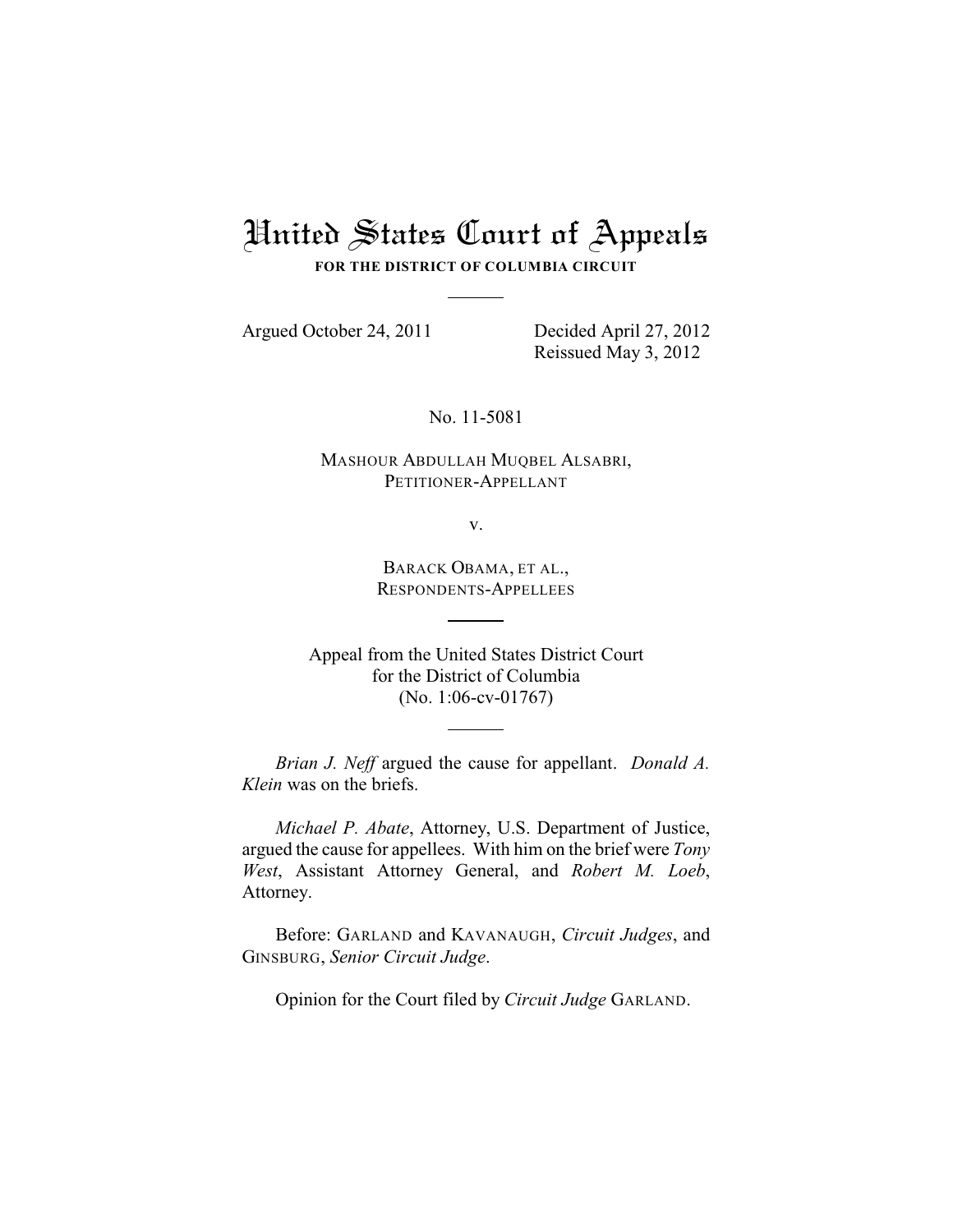GARLAND, *Circuit Judge*: Petitioner Mashour Abdullah Muqbel Alsabri, a detainee at the United States Naval Station at Guantanamo Bay, Cuba, appeals the district court's denial of his petition for a writ of habeas corpus. For the reasons set forth below, we affirm the judgment of the district court.<sup>1</sup>

I

The facts leading to the petitioner's detention are extensively chronicled in the district court's opinion. *See Alsabri v. Obama*, 764 F. Supp. 2d 60 (D.D.C. 2011). The following synopsis relies on the district court's most significant findings.

Alsabri is a Yemeni citizen who was born and raised in Saudi Arabia. He lived in Saudi Arabia until he was deported to Yemen in 1998, following an arrest for allegedly harboring an individual wanted for passport forgery. In Yemen, he associated with veteran jihadist fighters, including members of al Qaeda, and decided to travel to Afghanistan to fight with the Taliban or al Qaeda. In the summer of 2000, he traveled to Afghanistan by way of Pakistan, assisted by the Taliban and in the company of several men who expressed a desire to become martyrs. Once in Afghanistan, Alsabri stayed at several guesthouses affiliated with the Taliban and al Qaeda. He actively sought out and received military training from the Taliban or al Qaeda, and thereafter -- with the authorization of one of Osama bin Laden's lieutenants -- traveled to the front lines of the Taliban's fight against the Northern Alliance.

<sup>&</sup>lt;sup>1</sup>All descriptions of facts and events are taken from unclassified or declassified documents and briefs that are on the public record in this case. There are no redactions from the opinion.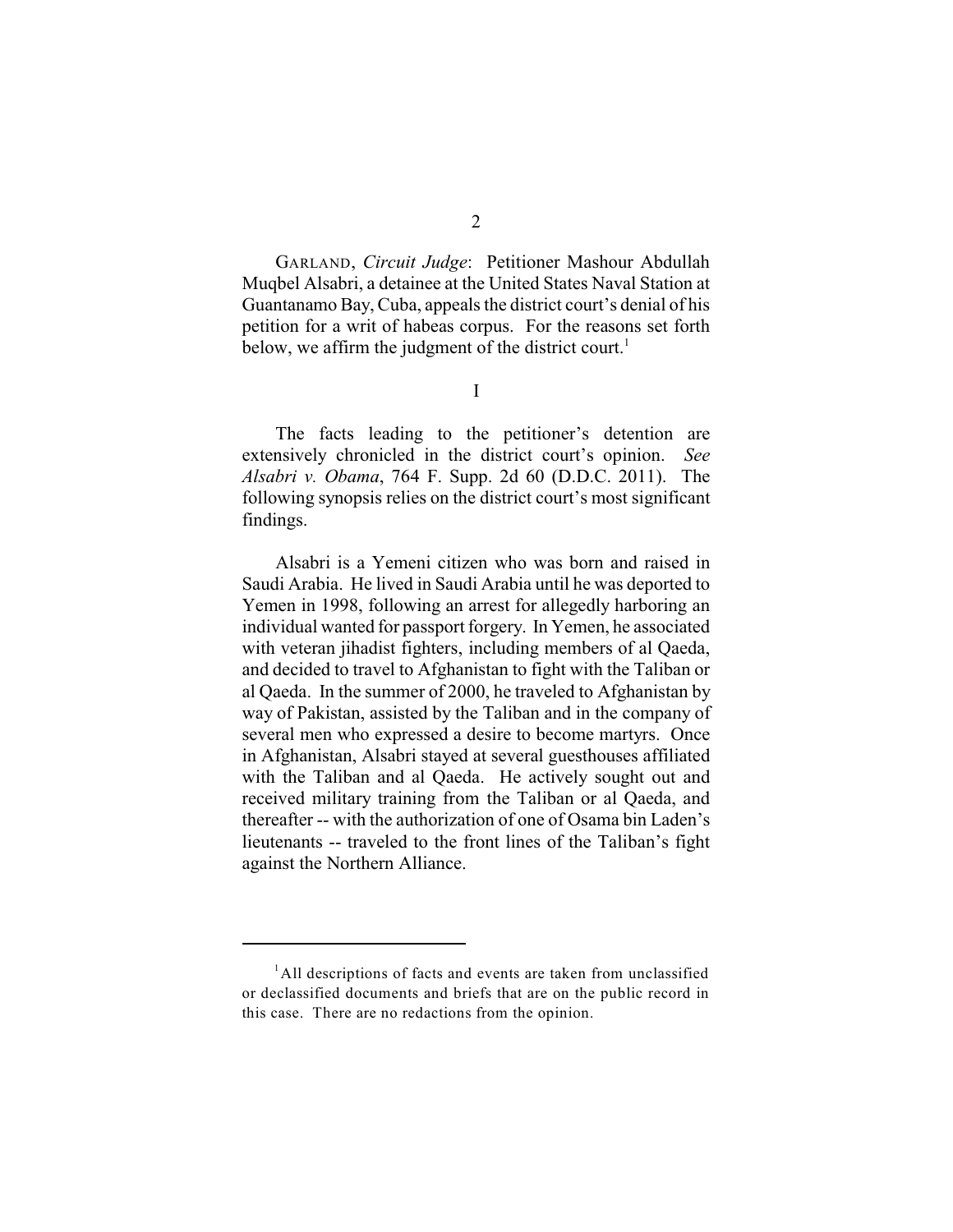After leaving the front, Alsabri went to Jalalabad, Afghanistan. As Coalition forces approached that city in late 2001, following al Qaeda's September 11, 2001 attacks against the United States, Alsabri fled eastward to a village near the border of Afghanistan and Pakistan. There he says he remained for nearly a month before crossing into Pakistan, where he was captured by Pakistani authorities in early 2002. The Pakistanis turned Alsabri over to the custody of the United States military, and he was subsequently transferred to Guantanamo Bay.

In October 2006, Alsabri filed a petition for a writ of habeas corpus. The petition was held in abeyance until the Supreme Court ruled, in *Boumediene v. Bush*, that aliens detained as enemy combatants at Guantanamo are "entitled to the privilege of habeas corpus to challenge the legality of their detention," 553 U.S. 723, 771 (2008), and that the federal courts have jurisdiction over such challenges, *id*. at 791-92. In November 2010, the district court held a four-day habeas hearing. Following the hearing, the court concluded, based on a preponderance of the evidence, that "the petitioner was part of the Taliban, al-Qaida or associated forces and is therefore lawfully detained." *Alsabri*, 764 F. Supp. 2d at 62; *see id.* at 96. The court based its conclusion on five findings: (1) that Alsabri traveled to Afghanistan for the purpose of fighting with the Taliban or al Qaeda; (2) that once in Afghanistan he stayed at multiple Taliban and al Qaeda guesthouses; (3) that he sought and received military training from the Taliban or al Qaeda; (4) that he traveled to the front lines of the Taliban's battle against the Northern Alliance; and (5) that he remained a part of the Taliban, al Qaeda, or associated forces at the time of his capture.

On appeal, Alsabri raises several challenges to the district court's denial of his habeas petition. First, he disputes certain factual findings by the district court, as well as its ultimate conclusion that he was part of the Taliban, al Qaeda, or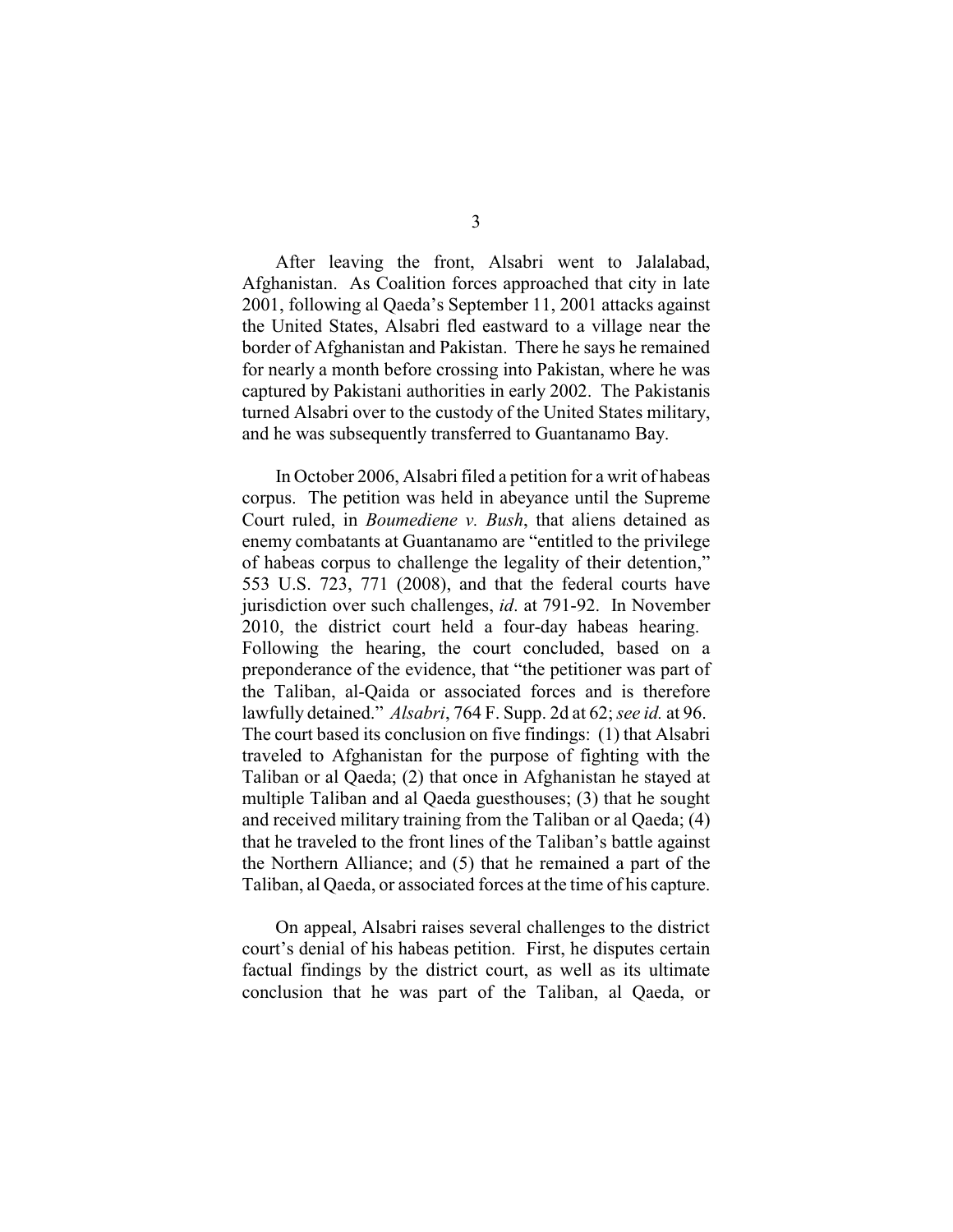associated forces. Second, he argues that the district court committed procedural error in admitting certain pieces of evidence over his objections. Finally, he maintains that the court's decision rests on several legal errors. We address Alsabri's factual disputes in Part II, his evidentiary objections in Part III, and his legal arguments in Part IV.

Following al Qaeda's attacks against the United States, Congress passed the Authorization for Use of Military Force (AUMF), which provides:

> [T]he President is authorized to use all necessary and appropriate force against those nations, organizations, or persons he determines planned, authorized, committed, or aided the terrorist attacks that occurred on September 11, 2001, or harbored such organizations or persons, in order to prevent any future acts of international terrorism against the United States by such nations, organizations or persons.

Pub. L. No. 107-40, § 2(a), 115 Stat. 224 (2001) (codified at 50 U.S.C. § 1541 note). We have held that the AUMF grants the President the authority "to detain individuals who are 'part of forces associated with Al Qaeda or the Taliban.'" *Khan v. Obama*, 655 F.3d 20, 23 (D.C. Cir. 2011) (quoting *Al-Bihani v. Obama*, 590 F.3d 866, 872 (D.C. Cir. 2010)). Applying that standard to the facts of this case, the district court held that "the petitioner was part of the Taliban, al-Qaida or associated forces and is therefore lawfully detained." *Alsabri*, 764 F. Supp. 2d at 62.

The district court's decision denying the writ presents a mixed question of law and fact. *See Khan*, 655 F.3d at 26; *Awad*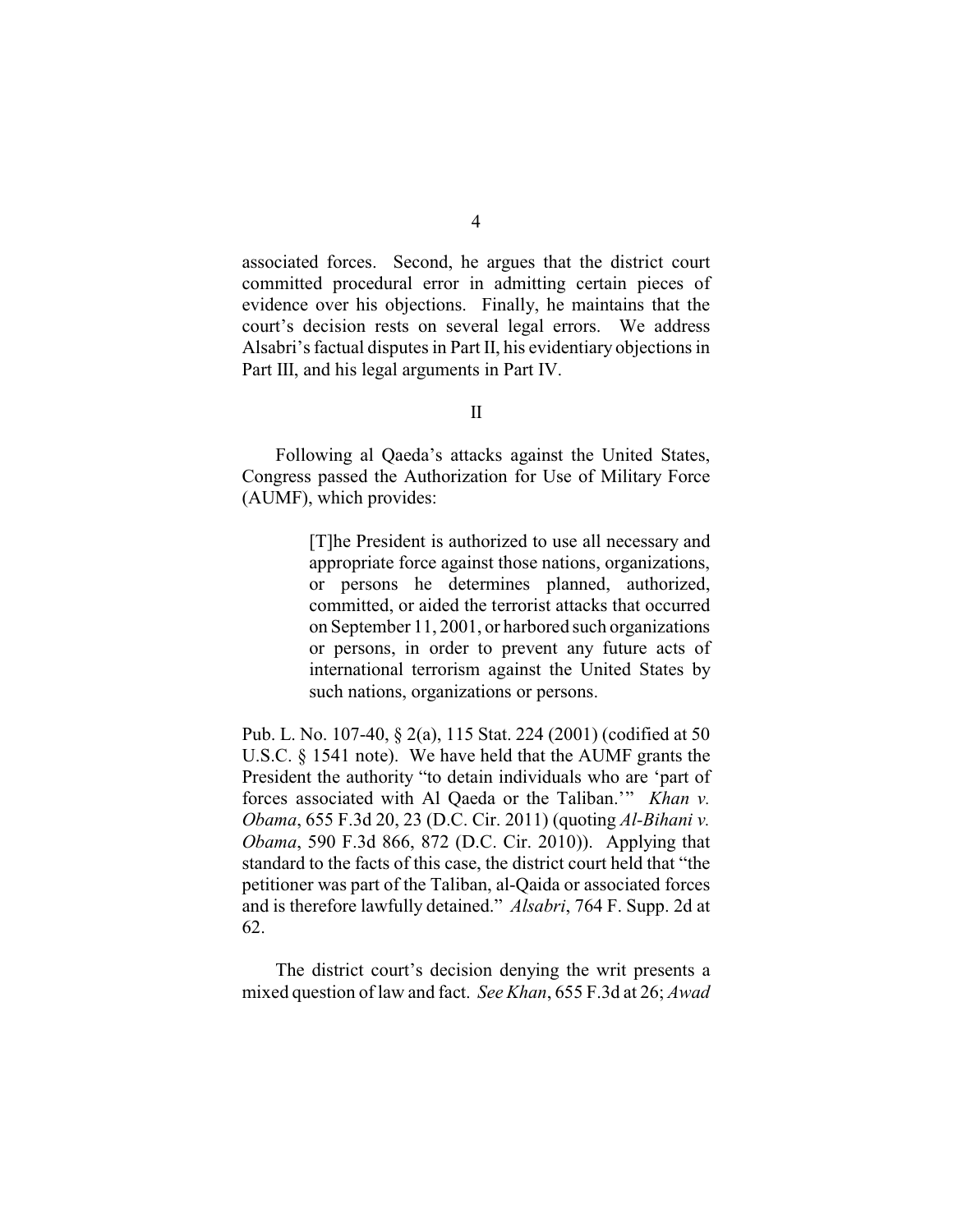*v. Obama*, 608 F.3d 1, 10 (D.C. Cir. 2010). We review the court's specific factual determinations about what happened - why Alsabri traveled to Afghanistan, where he stayed, and what he did -- for clear error, *see Khan*, 655 F.3d at 26; *Barhoumi v. Obama*, 609 F.3d 416, 423 (D.C. Cir. 2010), which we may find only if, "'on the entire evidence,' we are 'left with the definite and firm conviction that a mistake has been committed,'" *Barhoumi*, 609 F.3d at 423 (quoting *Anderson v. Bessemer City*, 470 U.S. 564, 574 (1985)). The "question whether evidence is sufficiently reliable to credit is [also] one we review for clear error." *Al Alwi v. Obama*, 653 F.3d 11, 19 (D.C. Cir. 2011); *see Khan*, 655 F.3d at 26; *Awad*, 608 F.3d at 8. The district court's overall conclusion as to "whether a detainee's alleged conduct is sufficient to make him part of" the Taliban, al Qaeda, or associated forces for purposes of the AUMF, however, is a "legal question[] that we review de novo." *Khan*, 655 F.3d at 26 (internal quotation marks omitted); *see Al Alwi*, 653 F.3d at 16; *Barhoumi*, 609 F.3d at 423.

## A

We begin with the district court's determination that Alsabri traveled to Afghanistan for the purpose of fighting with the Taliban or al Qaeda. The court based that determination on four subsidiary findings regarding: (a) Alsabri's association with veteran jihadists while in Yemen; (b) the role of a former Taliban fighter in encouraging Alsabri to travel to Afghanistan; (c) the influence of a fatwa issued by two Saudi clerics; and (d) Alsabri's travel route and travel companions. Alsabri contests various individual pieces of evidence underlying these findings, but he does not dispute the greater part of the evidence on which the district court relied. Indeed, the court's findings are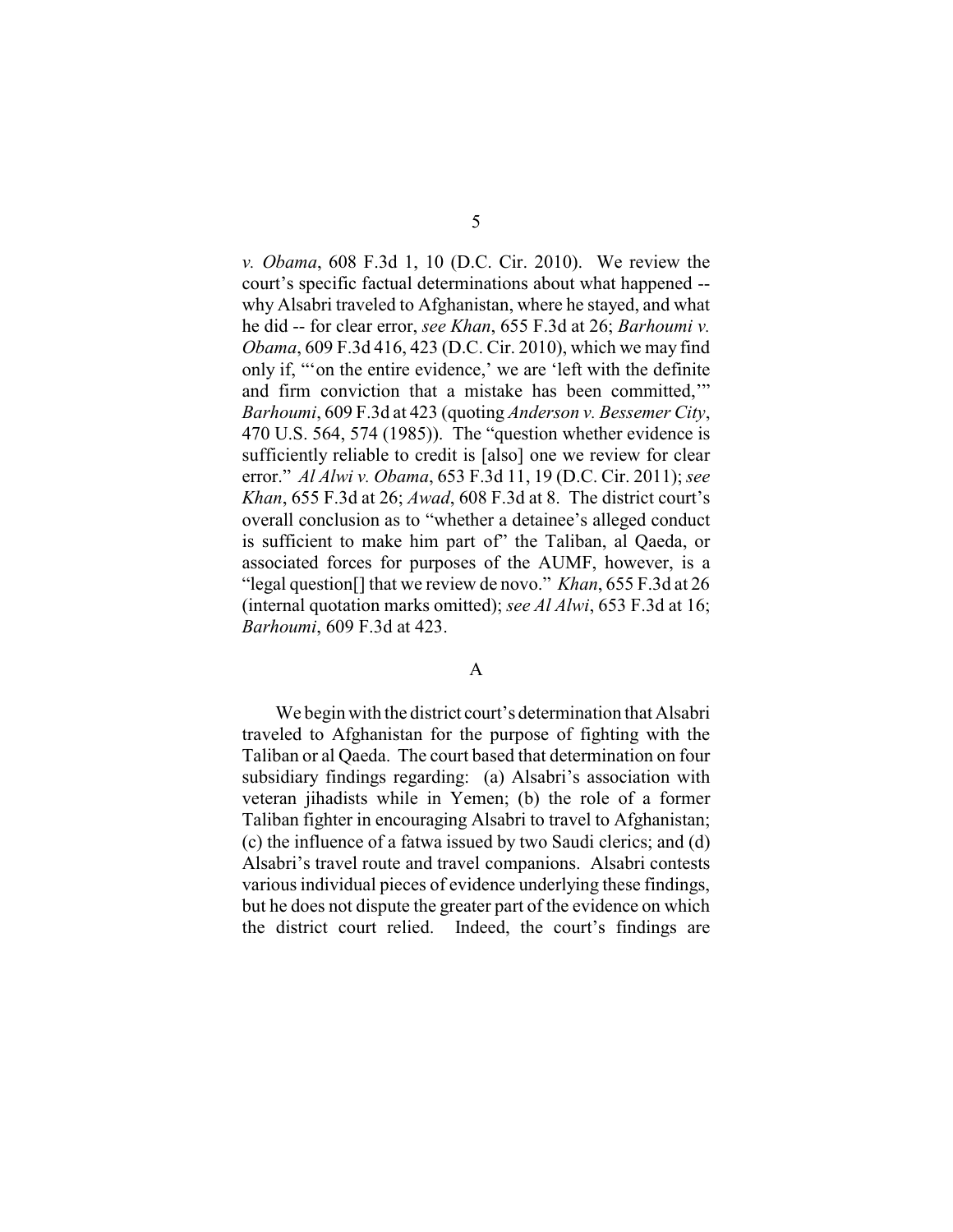supported primarily by Alsabri's own admissions, which he has not repudiated.<sup>2</sup>

Alsabri concedes that, at some point before traveling to Afghanistan, he stayed for approximately two weeks at a boardinghouse in Sana'a, Yemen with a group of veteran fighters. At least two of them were members of the Taliban or al Qaeda; one would go on to become one of the suicide bombers of the U.S.S. Cole. *See Alsabri*, 764 F. Supp. 2d at 63, 72-76; Pet'r Br. 8-9. After leaving the boardinghouse, Alsabri maintained relationships with several of those individuals and inquired about the whereabouts of one of them while he was in Afghanistan. *Alsabri*, 764 F. Supp. 2d at 75 (citing GTMO Intelligence Report at 3 (Jan. 10, 2004) (J.A. 818)). Although not dispositive, such "evidence of association with other al Qaeda members is itself probative" of membership in al Qaeda or associated forces. *Uthman v. Obama*, 637 F.3d 400, 405 (D.C. Cir. 2011). Alsabri also admits that two of the primary influences on his decision to travel to Afghanistan were his discussions with a former Taliban fighter who told Alsabri about his military training, $3$  and a fatwa issued by two Saudi clerics

<sup>&</sup>lt;sup>2</sup>Alsabri's admissions were recorded in interrogation reports, as to which the district court found "ample evidence . . . to support their reliability." *Alsabri*, 764 F. Supp. 2d at 68. The court observed that the reports were largely based on Alsabri's personal knowledge, that they were "replete with specific details," and that there was "no evidence that any of the statements were elicited through undue coercion." *Id.* The court also noted that many of the admissions upon which it relied were "repeated by the petitioner in multiple interrogations and corroborated by the statements of third-party detainees." *Id.*

<sup>&</sup>lt;sup>3</sup>Alsabri contends that this individual only encouraged him to go to Afghanistan to find a wife and a job and to enjoy "peace and security." Pet'r Br. 48. The district court reasonably discounted that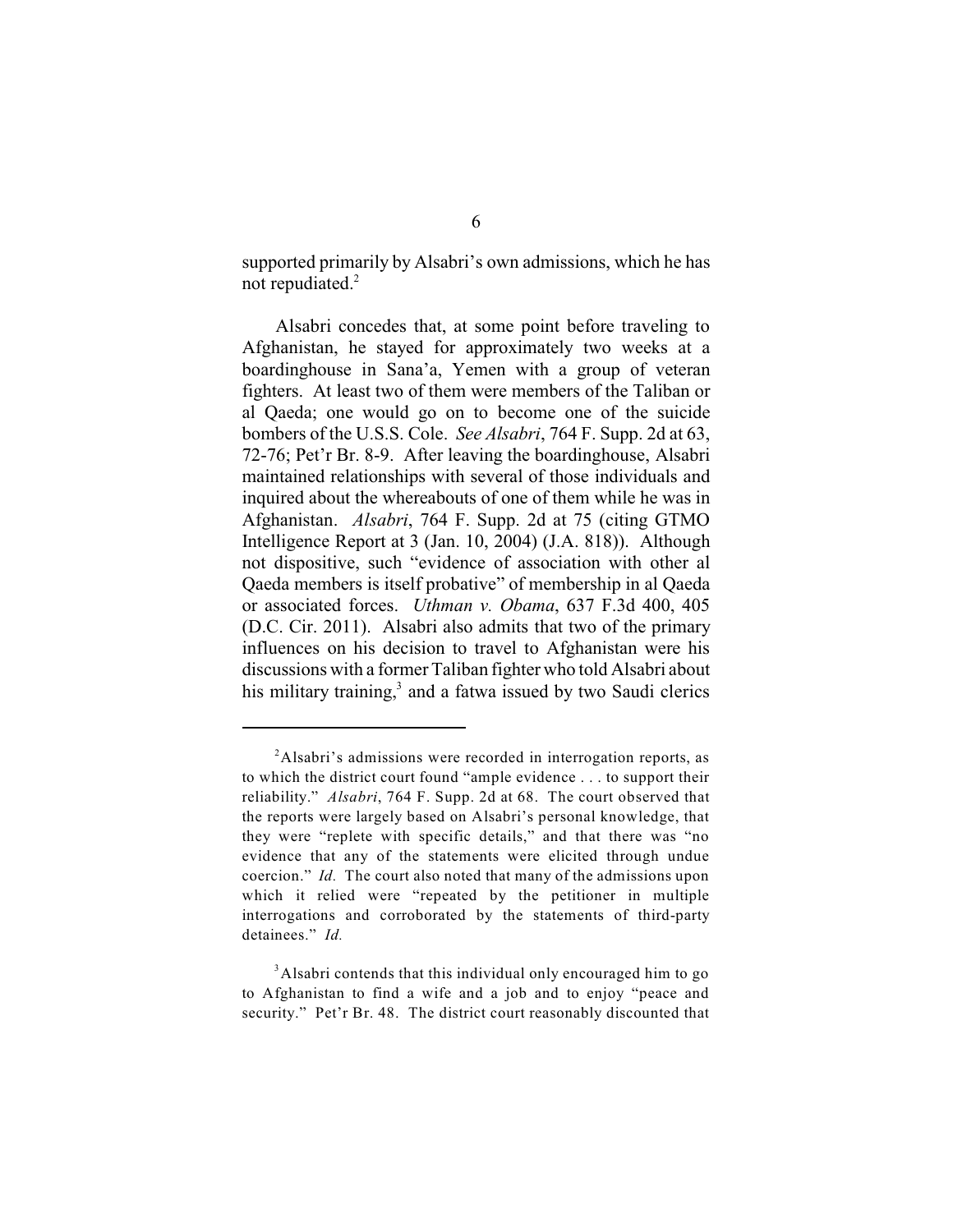who encouraged Islamic men to go to Afghanistan to assist the Taliban. *Alsabri*, 764 F. Supp. 2d at 76-80; *see* Interrogation Report at 3 (Feb. 21, 2002) (J.A. 788); Interrogation Report at 5 (May 24, 2002) (J.A. 803).

Alsabri further states that, upon departing Sana'a, he flew to Karachi, Pakistan, and then traveled on to Quetta, Pakistan, before finally crossing the border into Afghanistan and arriving at a guesthouse in Kandahar. *Alsabri*, 764 F. Supp. 2d at 81 (citing, inter alia, Interrogation Report at 6 (Feb. 21, 2002) (J.A. 791)); *see* Interrogation Report at 5-6 (May 24, 2002) (J.A. 803- 04). This is the same route taken by the detainee in the *Uthman* case, which we described as "a common al Qaeda route" that "can be probative evidence that the traveler was part of al Qaeda." 637 F.3d at 405-06; *see Al Odah v. United States*, 611 F.3d 8, 16 (D.C. Cir. 2010). Moreover, while in Quetta, Alsabri stayed at a guesthouse known as the "Daftar al-Taliban," which Alsabri understood was operated by the Taliban. *Alsabri*, 764 F. Supp. 2d at 83 (citing interrogation reports). The district court found that Taliban personnel at that house "arranged for [Alsabri's] entry into Afghanistan." *Id.*

After spending two or three days at Daftar al-Taliban, Alsabri traveled by taxi with three other men to the border of

contention, both because there was no credible evidence that Alsabri ever looked for a job or pursued marriage prospects while in Afghanistan, and because it was facially implausible to expect that Afghanistan would provide peace and security in the midst of the ongoing conflict between the Taliban and the Northern Alliance. *Alsabri*, 764 F. Supp. 2d at 77-78. The district court further noted Alsabri's admission that he did not tell anyone, including his family, that he was planning to travel to Afghanistan. *See id.* at 64. As the court said, this lends additional support to the conclusion that he did not travel to Afghanistan for a benign purpose. *Id.* at 78.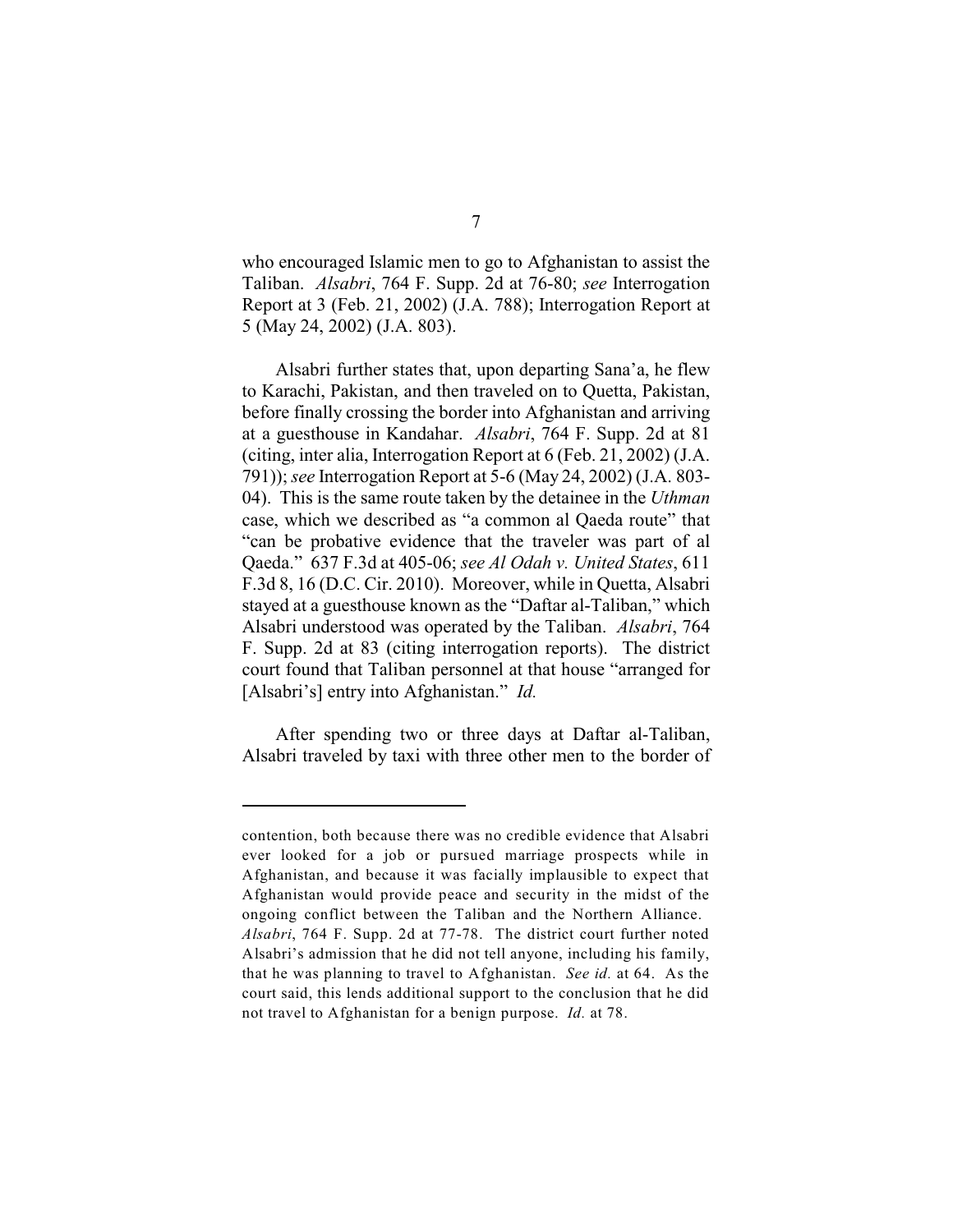Afghanistan. *Id.* at 81. One of them told Alsabri that he was going to Afghanistan for jihad, and all three told him that they intended to become martyrs. *Id.* (citing Interrogation Report at 3 (July 17, 2002) (J.A. 832); Interrogation Report at 2 (July 18, 2002) (J.A. 838)). At the border, the men switched from the taxi to motorcycles because, Alsabri said, motorcycles "were not required to stop at the border." Interrogation Report at 1 (Feb. 27, 2002) (J.A. 808). Then, once inside Afghanistan, the taxi picked the men up again and took them to a guesthouse in Kandahar. *Alsabri*, 764 F. Supp. 2d at 81. As the district court noted, "the elaborate arrangements made by the Taliban office in Quetta to ferry the petitioner across the border without detection by border patrol calls into question the legitimacy" of Alsabri's contention that he was traveling to Afghanistan for a purpose other than to join the Taliban and/or al Qaeda. *Id.*

In light of this evidence, considered as a whole, we find no clear error in the district court's conclusion "that the petitioner traveled to Afghanistan in order to fight with the Taliban, al-Qaida or associated enemy forces." *Id.* at 82. Although such an "intention to fight is inadequate by itself to make someone 'part of'" the Taliban or al Qaeda, "it is nonetheless compelling evidence when . . . it accompanies additional evidence of conduct consistent with an effectuation of that intent." *Awad*, 608 F.3d at 9. As discussed below, the district court properly found that, after entering Afghanistan, Alsabri took further steps consistent with that intent.

The district court found that "throughout his time in Afghanistan, the petitioner stayed at multiple guesthouses that he knew were affiliated with al-Qaida and the Taliban." *Alsabri*, 764 F. Supp. 2d at 88. Alsabri does not dispute this finding. *See* Oral Arg. Recording at 2:30-2:45. In light of the evidence that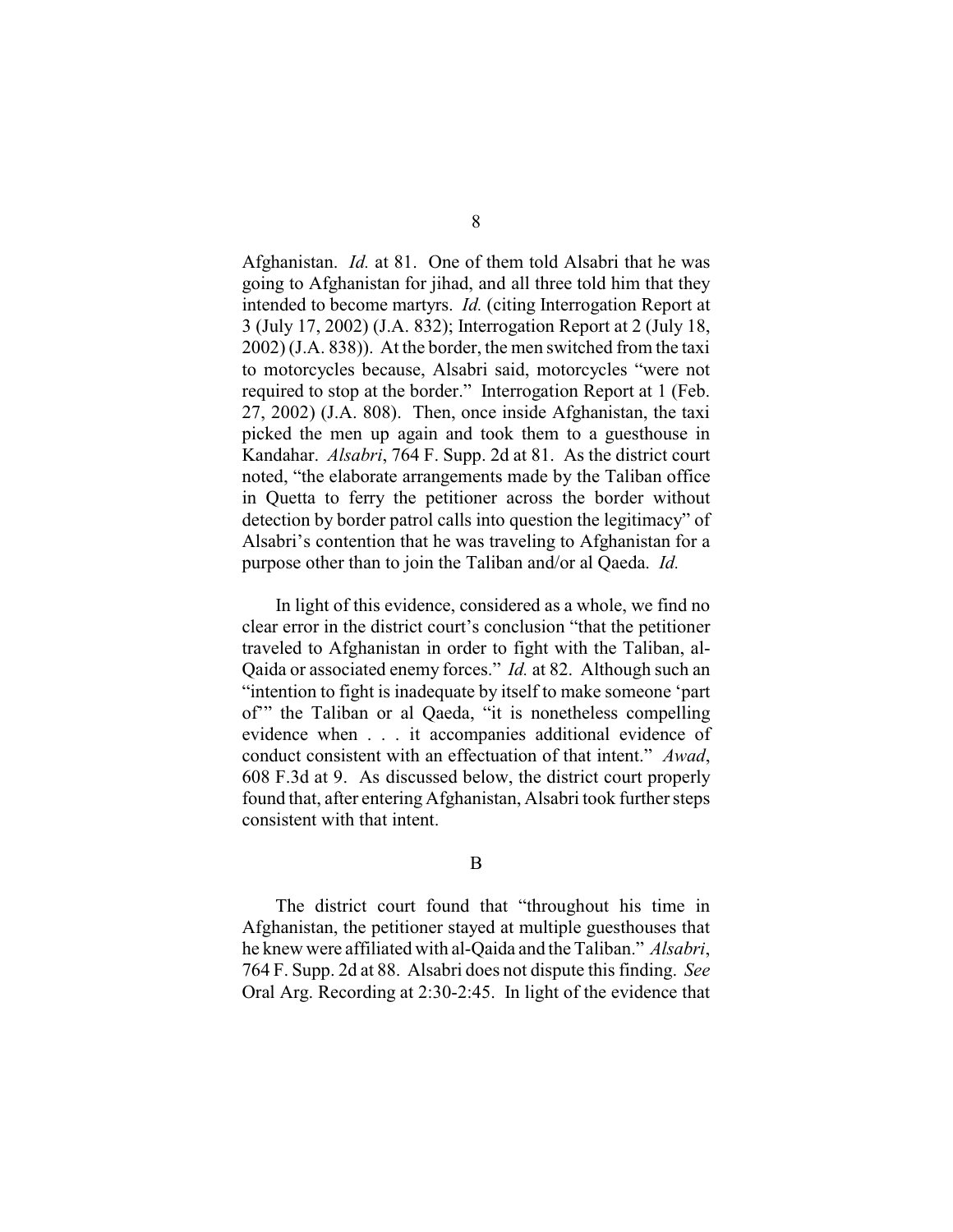al Qaeda-associated guesthouses were not generally open to the public, *see* Expert Decl. at 3 (Sept. 19, 2008) (J.A. 870), this court has recognized that staying at such houses can be "powerful" evidence that a detainee was part of al Qaeda and/or the Taliban. *Uthman*, 637 F.3d at 406; *see Almerfedi v. Obama*, 654 F.3d 1, 6 n.7 (D.C. Cir. 2011); *Al-Madhwani v. Obama*, 642 F.3d 1071, 1075 (D.C. Cir. 2011); *Al-Adahi v. Obama*, 613 F.3d 1102, 1108-09 (D.C. Cir. 2010); *Al-Bihani*, 590 F.3d at 873 n.2.

The Kandahar guesthouse where Alsabri stayed after his taxi trip from Pakistan was the Haji Habash house. *Alsabri*, 764 F. Supp. 2d at 83-84. Alsabri concedes that Haji Habash was a Taliban guesthouse operated by an al Qaeda leader, *id.* (citing interrogation reports), and he admits that it served as a staging ground for "'people from different nations'" who "'were there waiting to go on training missions at either [the] Al Farouq or Abu Baida'" training camps, *Alsabri*, 764 F. Supp. 2d at 84 (quoting GTMO Intelligence Report at  $2$ ).<sup>4</sup> Alsabri turned over his passport when he arrived, *id.*, which was consistent with "'standard al Qaeda and Taliban operating procedure[]' when checking into an al Qaeda guesthouse in Afghanistan," *Uthman*, 637 F.3d at 406 (quoting *Al Odah*, 611 F.3d at 15). He also admits that, during his stay at Haji Habash, he paid a daily visit to the al Qaeda-affiliated Islamic Institute across the street. *Alsabri*, 764 F. Supp. 2d at 84 (citing interrogation reports). As the district court noted, statements by other Guantanamo detainees confirmed that the "Institute was headed by Abu Hafs al-Mauritania, a senior al-Qaida leader who associated with high-ranking Taliban and al-Qaida leaders." *Id.*; *see Esmail v.*

<sup>&</sup>lt;sup>4</sup>See also Expert Decl. at 3 (Sept. 19, 2008) (J.A. 870) (describing the Haji Habash guesthouse as "a Taliban-sponsored guesthouse for Arab mujahedeen in Kandahar"); *id.* (stating that Haji Habash "was used as a transition point and in-processing location for individuals going to train at various training camps, including al-Farouq").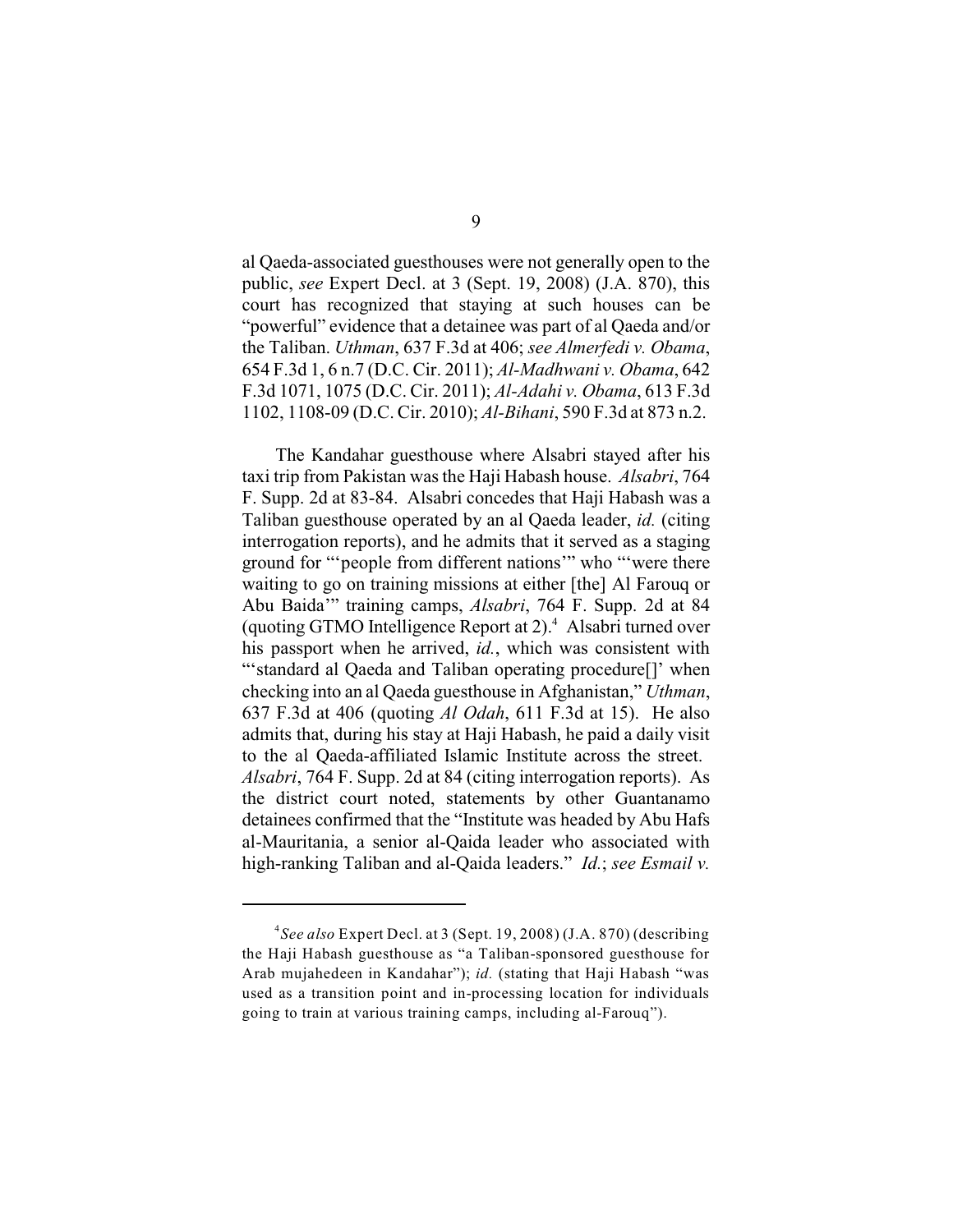*Obama*, 639 F.3d 1075, 1076 (D.C. Cir. 2011) (describing the Institute as "al Qaeda-affiliated").

After leaving the Haji Habash guesthouse, Alsabri's next stop was a guesthouse in Kabul run by one of Osama bin Laden's lieutenants, Hamza al-Ghamdi. *See Alsabri*, 764 F. Supp. 2d at 85 & n.36 (citing statements by several detainees describing al-Ghamdi's role in al Qaeda). This was an important stop for at least two reasons. First, while at this house, Alsabri observed a visit by Ramsi bin al-Shibh, who has been identified as a coordinator of the September 11 terrorist attacks. *See* Resp'ts Br. 22; *Alsabri*, 764 F. Supp. 2d at 86 (citing Interrogation Report at 5; THE 9/11 COMMISSION REPORT: FINAL REPORT OF THE NAT'L COMM'N ON TERRORIST ATTACKSUPON THE UNITED STATES, at 434 (2004)). It is hardly unreasonable to infer that al-Ghamdi would not have allowed a non-affiliated guest to stay at the house during a visit by someone as important to al Qaeda as bin al-Shibh. Second, al-Ghamdi himself played an important role in determining who was to receive military training and in arranging the travel of fighters to the front lines. *See Alsabri*, 764 F. Supp. 2d at 85 & n.36 (citing detainee statements). As we have recognized, a detainee's "voluntary decision to move to an al-Qaida guesthouse, a staging area for recruits heading for a military training camp, makes it more likely -- indeed, very likely -- that [the detainee] was himself a recruit." *Al-Adahi*, 613 F.3d at 1108. Moreover, as discussed below, Alsabri admitted that he repeatedly sought al-Ghamdi's permission to go to the battle lines and eventually succeeded in obtaining his permission during a return visit to al-Ghamdi's house. *Alsabri*, 764 F. Supp. 2d at 85-86.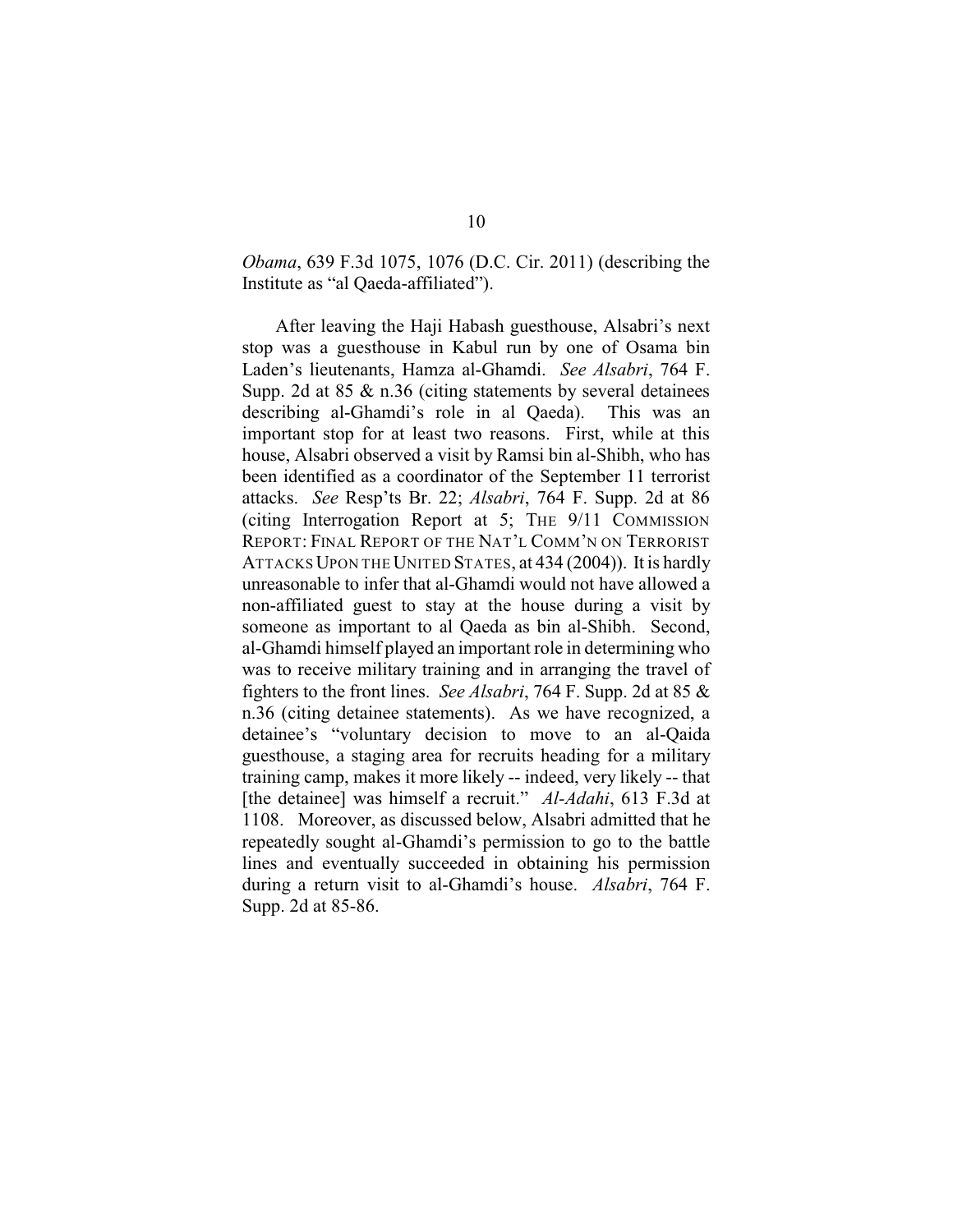Taken together, this evidence regarding Alsabri's stays at the Haji Habash and al-Ghamdi guesthouses<sup>5</sup> provides powerful support for the district court's conclusion that Alsabri was "part of" the Taliban or al Qaeda.

 $\overline{C}$ 

Alsabri's associations with the Taliban and al Qaeda were not limited to interacting with their members and staying at their guesthouses. Rather, the district court found that Alsabri also actively "sought out and received military-style training from the Taliban or al-Qaida" during his time in Afghanistan. *Alsabri*, 764 F. Supp. 2d at 62. Those findings are not clearly erroneous.

To begin with, the government introduced an English translation of a document appearing to be Alsabri's application to attend an al Qaeda training camp. *Id.* at 89; *see* J.A. 945. According to a March 2002 FBI memorandum, the document was one of several "applications for training at Al Qaeda camps" that Coalition forces recovered from an "'Arab' office in Kandahar, Afghanistan" in December 2001. *Alsabri*, 764 F. Supp. 2d at 89 (citing FBI Memorandum at 1). The document includes an entry listing one of the kunyas, or aliases, that Alsabri used while in Afghanistan, along with biographical details consistent with those of Alsabri's life. *Id.*; *see* J.A. 945. The document also states that the applicant was "referred to the camp" by two individuals, one of whom Alsabri acknowledges was an al Qaeda member he met in Sana'a. *Alsabri*, 764 F. Supp. 2d at 89 (citing J.A. 945). At the conclusion of this entry,

 $5$ The district court also found that, after departing the al-Ghamdi guesthouse for the second time, Alsabri "stayed in at least one other Taliban and al-Qaida guesthouse near the front." *Alsabri*, 764 F. Supp. 2d at 88.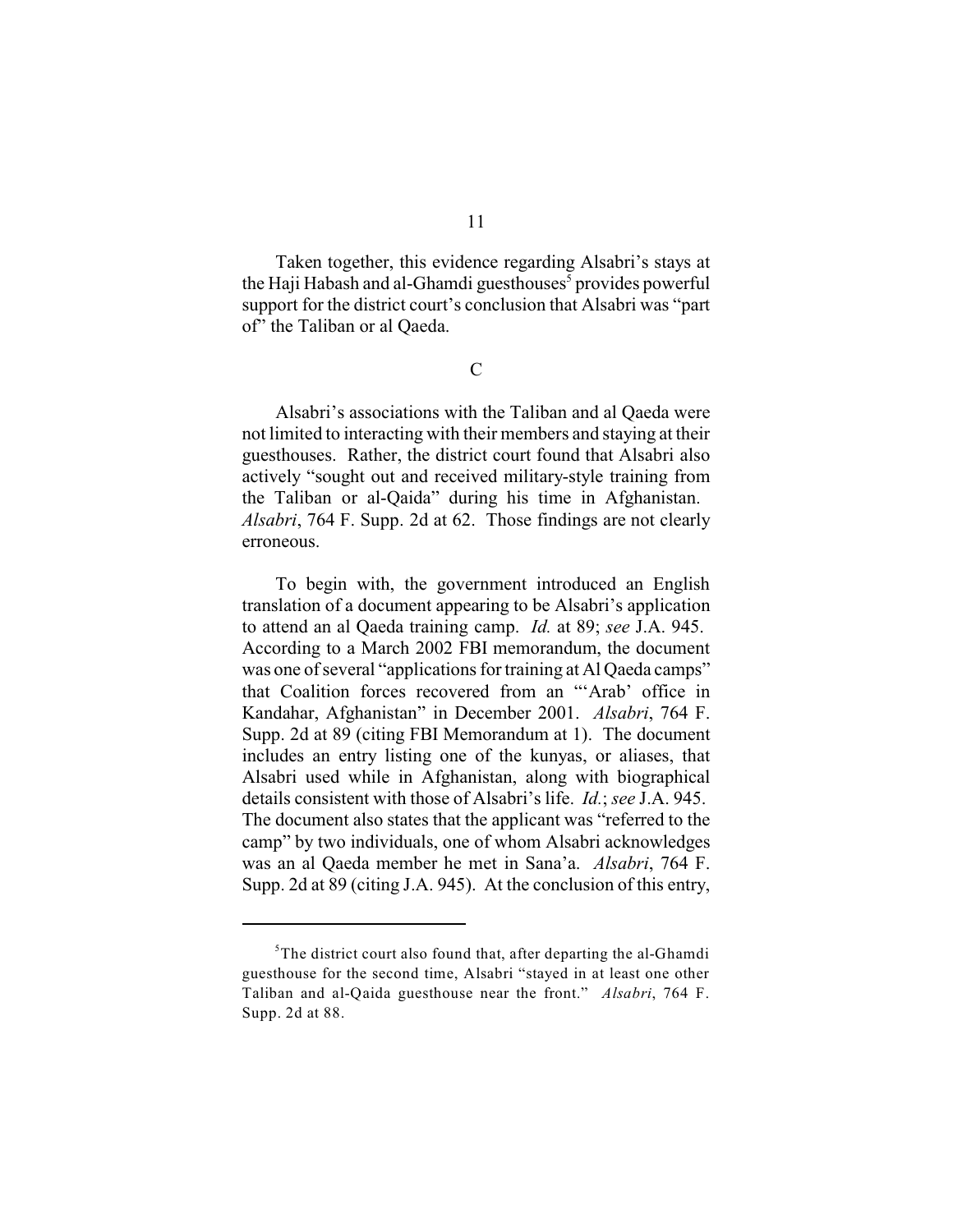the applicant lists his "'[p]lans after training'" as: "'Jihad.'" *Id.* (quoting J.A. 945).

Alsabri does not dispute that he is the individual referenced in that document. Instead, he argues only that "[t]here was no evidence in the record that the [document] was filled out by [Alsabri], rather than by [a Taliban] recruiter or someone else using information that Alsabri provided." Pet'r Br. 49 n.7. But it is immaterial whether Alsabri filled out the application himself, or simply provided his biographical information to someone who then transcribed it. The important point is that Alsabri provided detailed personal information about himself on a document that indicates his desire to obtain military training for the purpose of engaging in jihad.

In addition to the application document, the government introduced evidence that Alsabri did in fact receive weapons training. The principal evidence was an English-language translation of a 92-page collection of documents that the government maintains were internal Taliban or al Qaeda records. A Defense Intelligence Agency (DIA) record, which the government submitted as a supplemental exhibit, indicates that the documents were captured by Coalition forces from the "Director of Al–Qa'ida Security Training Office," and are "similar to other materials recovered from enemy forces." *Alsabri*, 764 F. Supp. 2d at 90-91 (internal quotation marks omitted). The DIA, which prepared the translation of the documents, describes them as "contain[ing] [t]he names of the students admitted to the training in the tactics of [a]rtillery, communication, infantry and their distribution," as well as the "training starting times, programs, [and] instructions about the subject matters." *Id.* at 91.

The documents include multiple entries that appear to be references to Alsabri: his kunya, for example, appears on a list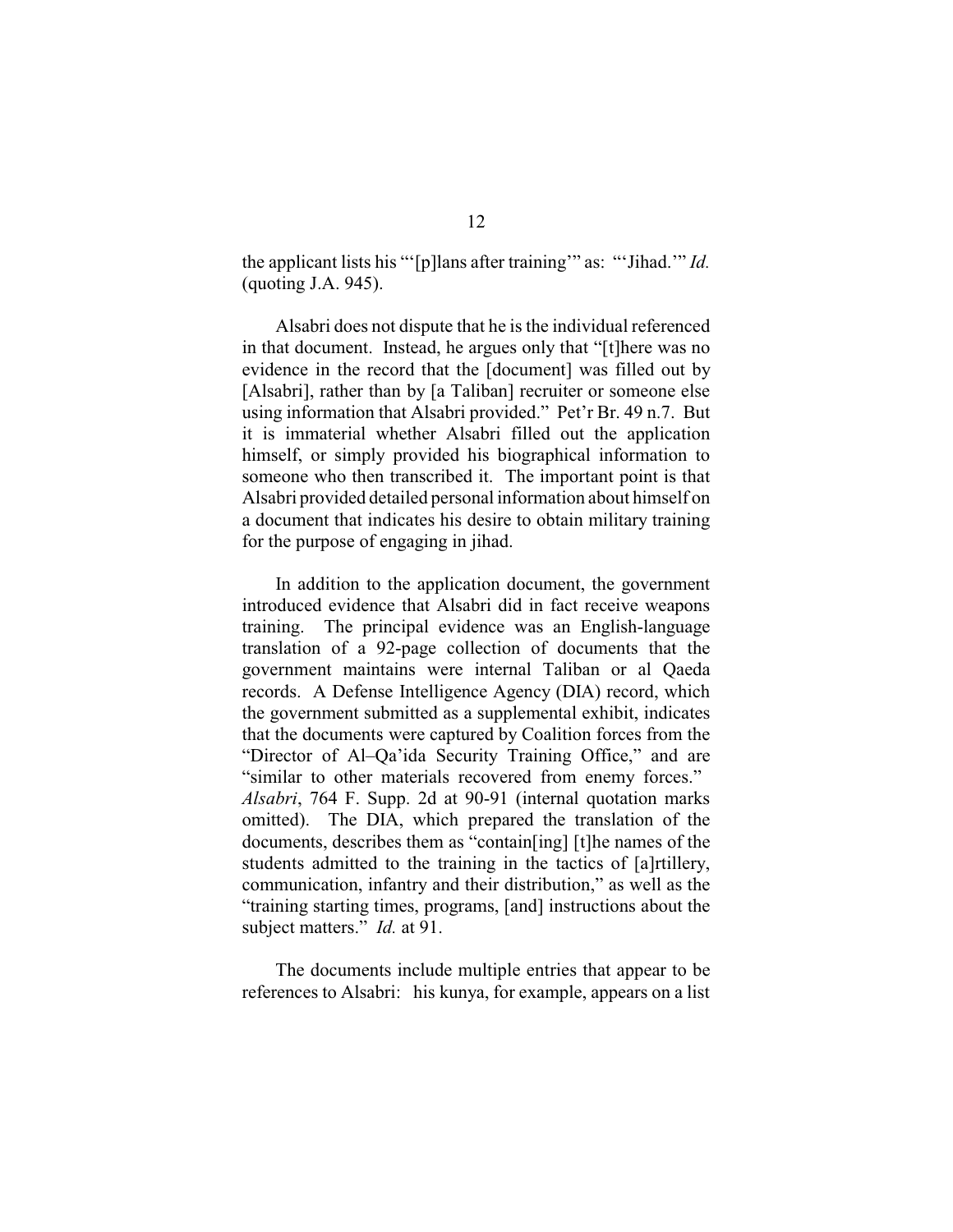of "arriving brothers" in September 2000, along with biographical information that matches the information provided in the application document that Alsabri does not deny refers to him. *See id.* at 91-92; J.A. 989; Resp'ts Br. 34-35. Indeed, at oral argument, counsel for Alsabri conceded that the entry on the "arriving brothers" list also refers to him. Oral Arg. Recording at 15:45-16:15. 6

The same kunya that appears on the "arriving brothers" list -- or another transliteration thereof -- also appears on a roster of individuals scheduled to attend a "communications class" in February 2001. *Alsabri*, 764 F. Supp. 2d at 91-92; *see* J.A. 975. Another page of the document collection shows that as of August 2001, that individual had "'graduated from Anti Air Missiles'" class. *Alsabri*, 764 F. Supp. 2d at 91 (quoting J.A. 1018). As a consequence, he was to be given "'priorit[y] in joining the Artillery Session[]'" scheduled for the next day. *Id.*

Alsabri contends that the district court erred in concluding that the records of scheduled and completed training refer to him, arguing that the "names that comprise his alleged kunya -- 'Salman' (meaning 'peaceful') and 'al Makki' ('from Mecca')- are extremely common -- essentially, the Arabic equivalent of 'Bob, from New York.'" Pet'r Br. 50. But the district court did not clearly err in finding that the documents refer to Alsabri. The court carefully canvassed the evidence, noting that the

 $6$ Alsabri does take issue with the district court's reference to this "arriving brothers" list as a "training roster." Pet'r Br. 42. Given the context provided by the remainder of the documents, however, the district court's characterization of the list is not clearly erroneous. But even if the document is "merely a list of guesthouse residents," as Alsabri contends, *id.*, that would not render the district court's finding that he received military training clearly erroneous, for the reasons discussed in the balance of this section.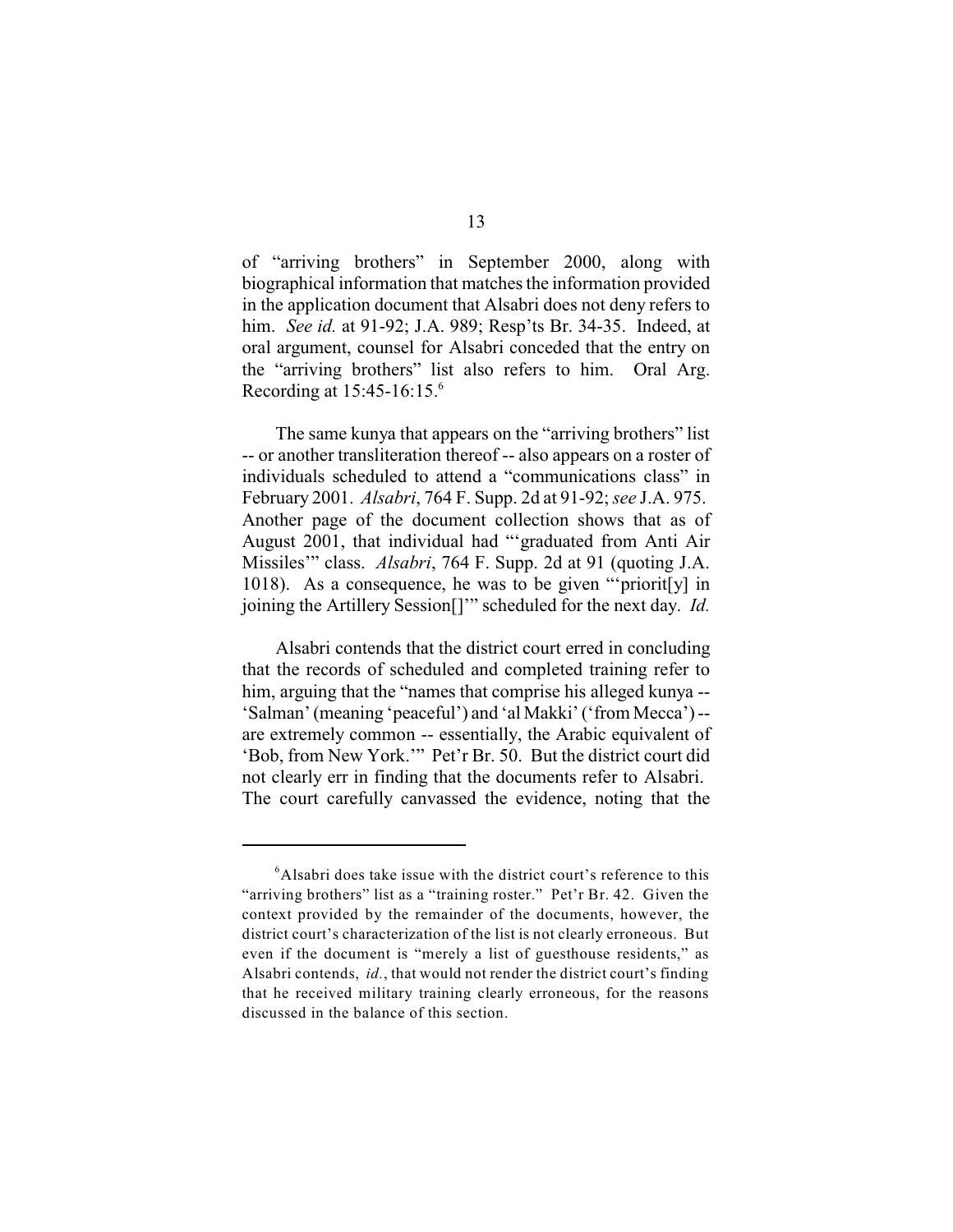internal corroboration of the names, dates, and biographical information in the various records "provides substantial evidence of their authenticity and reliability," and that the significant overlap between the documents and Alsabri's statements to interrogators -- including his statements regarding his travel companions, several of whose names or aliases also appear in the training records -- "provide[s] further support" for the government's assertions. *Alsabri*, 764 F. Supp. 2d at 91-92; *cf. Barhoumi*, 609 F.3d at 428 (assessing the reliability of a translated diary "by evaluating the diary's internal coherence as well as its consistency with uncontested record evidence, including [the detainee's] own statements").

To buttress its conclusion that Alsabri received military training, the district court also properly relied on the sequence of Alsabri's requests to travel to the front lines. *Alsabri*, 764 F. Supp. 2d at 92-93. Alsabri told his interrogators that he asked al-Ghamdi for permission to go to the Taliban battle lines at least twice. *Id.* The first time, "Al-Ghamdi denied that request 'since he did not have any weapons training.'" *Id.* at 93 (quoting Interrogation Report at 4). Alsabri then traveled to Jalalabad. After several months there, he "'decided to return to Al Ghamdi's Arab house in Kabul to try and get to the fighting at the front line.'" *Id.* (quoting Interrogation Report at 5). This time, al-Ghamdi "'finally authorized [him] to go to the 2nd line of defense near Bagram.'" *Id.* at 86 (quoting Interrogation Report at 6). In light of this evidence, the district court was not unreasonable in inferring "that between his first and second stays at al-Ghamdi's guesthouse, [Alsabri] remedied the deficiency identified by al-Ghamdi by obtaining weapons training." *Id.* at 93.<sup>7</sup> And, as we have held before, "training at

 $\sqrt{7}$ Noting that only one of several interrogation reports mentions the first request to travel to the front, Alsabri's counsel suggests that the report may have been inaccurate -- perhaps "due to a translation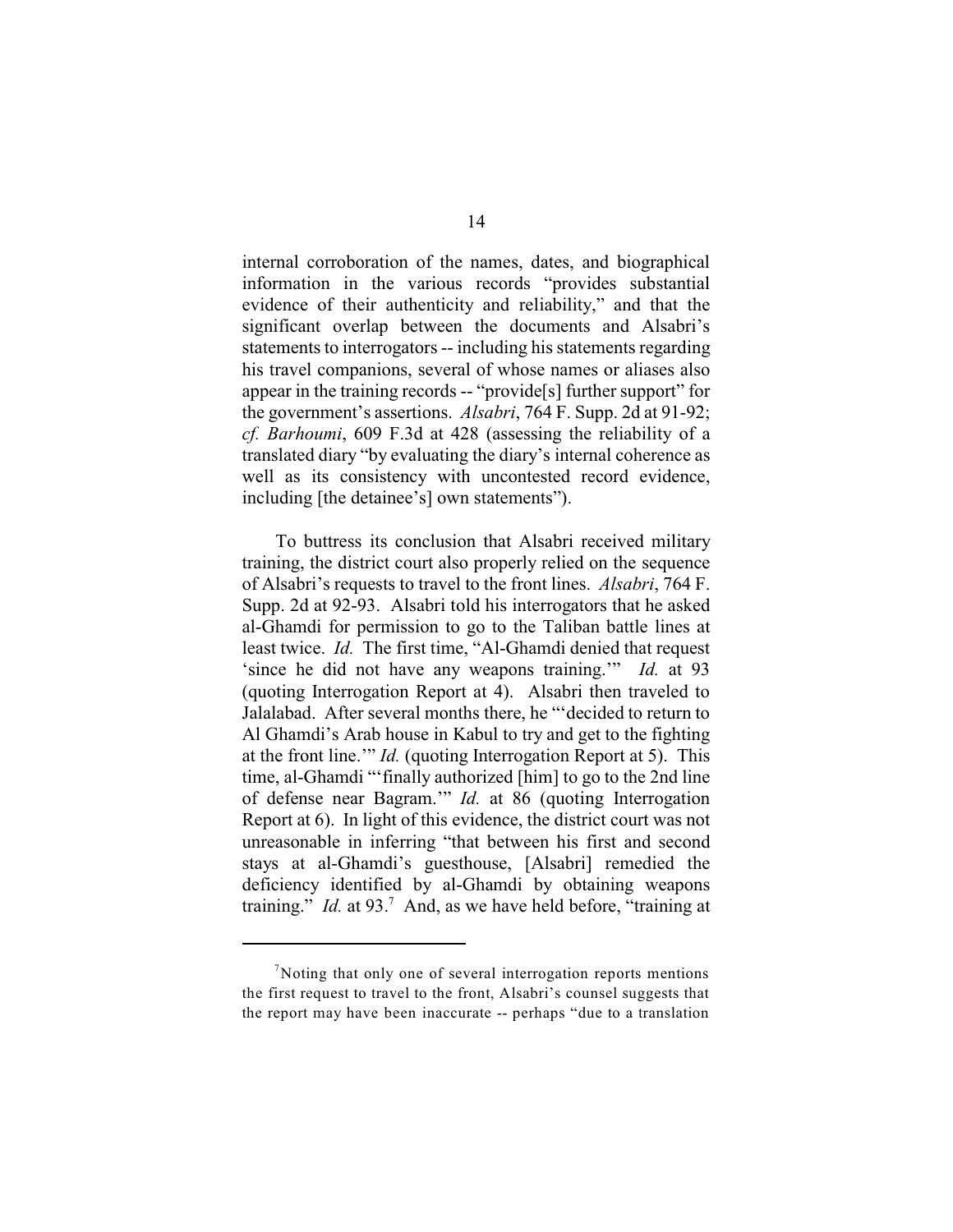. . . al Qaeda training camps is compelling evidence that the trainee was part of al Qaeda." *Esmail*, 639 F.3d at 1076; *see Al-Madhwani*, 642 F.3d at 1075; *Al-Adahi*, 613 F.3d at 1108; *Al-Bihani*, 590 F.3d at 873 n.2.

D

Alsabri's admission that, with al-Ghamdi's authorization, he traveled to the battle lines of the Taliban's fight against the Northern Alliance just months before his capture also weighs heavily in favor of the conclusion that he was part of the Taliban or al Qaeda. Alsabri "admitted in two separate interrogations that he went to the front *to assist Taliban fighters*." *Alsabri*, 764 F. Supp. 2d at 94 (emphasis added); *see* Interrogation Report at 3 (Feb. 27, 2002) (J.A. 810) ("During the later part of the year, Al-Sabri began traveling to Bagram to assist Taliban fighters in their efforts against the Northern Alliance fighters."); Interrogation Report at 6 (July 17, 2002) (J.A. 835) (stating that he went to the front "to support the Taliban who were positioned to fight [Massoud's] Northern Alliance troops").<sup>8</sup> Although Alsabri did not admit to actively participating in the fighting, he conceded that "there was fighting going on there," and that he

error, or because the interrogators misunderstood what Alsabri said, or because they misread their own notes from the interrogation." Pet'r Br. 26-27. But counsel's speculation cannot alone render reliance on the report unreasonable, particularly given the absence of any declaration by Alsabri himself that he did *not* make the initial request.

<sup>&</sup>lt;sup>8</sup>Alsabri's counsel suggests that these admissions of his purpose to assist Taliban fighters may merely "have been the interrogators' gloss on what Alsabri said." Pet'r Br. 53. But as we have just noted, *supra* note 7, Alsabri never filed a declaration denying that he made the statements or suggesting they were untrue, and counsel's speculation is insufficient to render the district court's reliance on the statements unreasonable.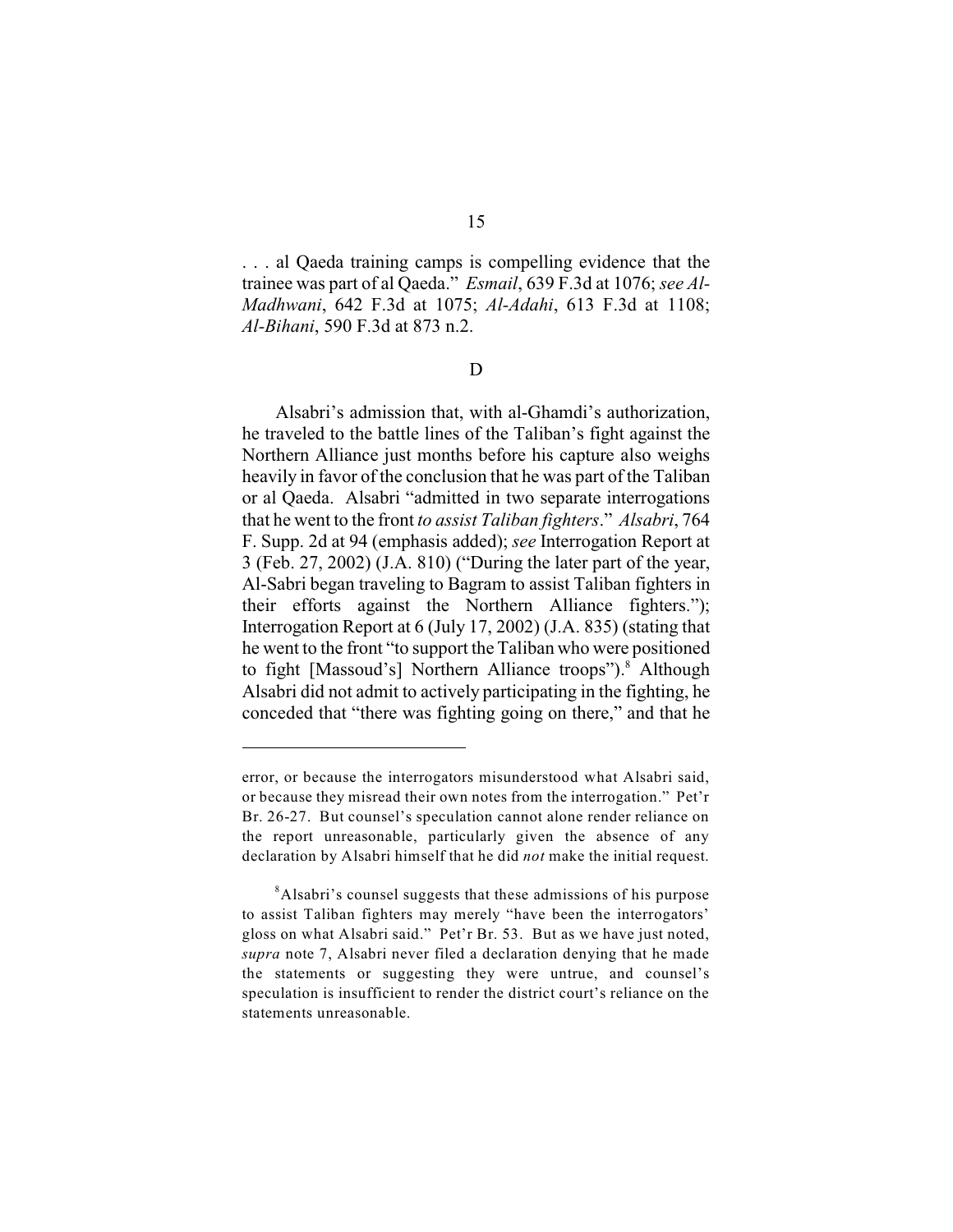was "always armed." Interrogation Report at 6 (May 24, 2002) (J.A. 804).

Alsabri now maintains that he traveled to the front lines solely "out of curiosity and to visit a friend," Pet'r Br. 53, an explanation that the district court was entitled to discredit in light of his previous admissions. As the district court further noted, it is difficult to believe that "Taliban fighters would allow an individual to infiltrate their posts near a battle zone unless that person was understood to be a part of the Taliban." *Alsabri*, 764 F. Supp. 2d at 94 (internal quotation marks omitted).

In response to the latter point, Alsabri calls our attention "to an expert report explaining that there was a long history" of the Taliban permitting individuals who were not "member[s] of their forces (or of al-Qaida) to visit" the battle lines. Pet'r Br. 43-44. The expert described this kind of travel as a "jihad tour[]" for "so-called 'Gucci jihad[i]s.'" Decl. of Dr. Brian Williams ¶ 10 (Jan. 1, 2009) (J.A. 1496). But even if his expert's report is correct, Alsabri admits that *he* was never a "Gucci jihadi." *See* Pet'r Br. 44; Oral Arg. Recording at 17:45- 17:50. Nor could he have claimed to be, given that Gucci jihadis -- as the name suggests -- were usually "wealthy (at least byAfghan standards)," Pet'r Br. 43, while Alsabri was indigent. Moreover, as the district court properly found, the fact that Alsabri sought and received authorization to travel to the battle lines from al-Ghamdi, a senior al Qaeda leader, indicates that he was not acting as an independent "freelancer," but rather as a part of the Taliban or al Qaeda. *Alsabri*, 764 F. Supp. 2d at 94; *cf. Bensayah v. Obama*, 610 F.3d 718, 725 (D.C. Cir. 2010).

E

Finally, although Alsabri does not specifically challenge it, the district court's further finding that he remained a part of the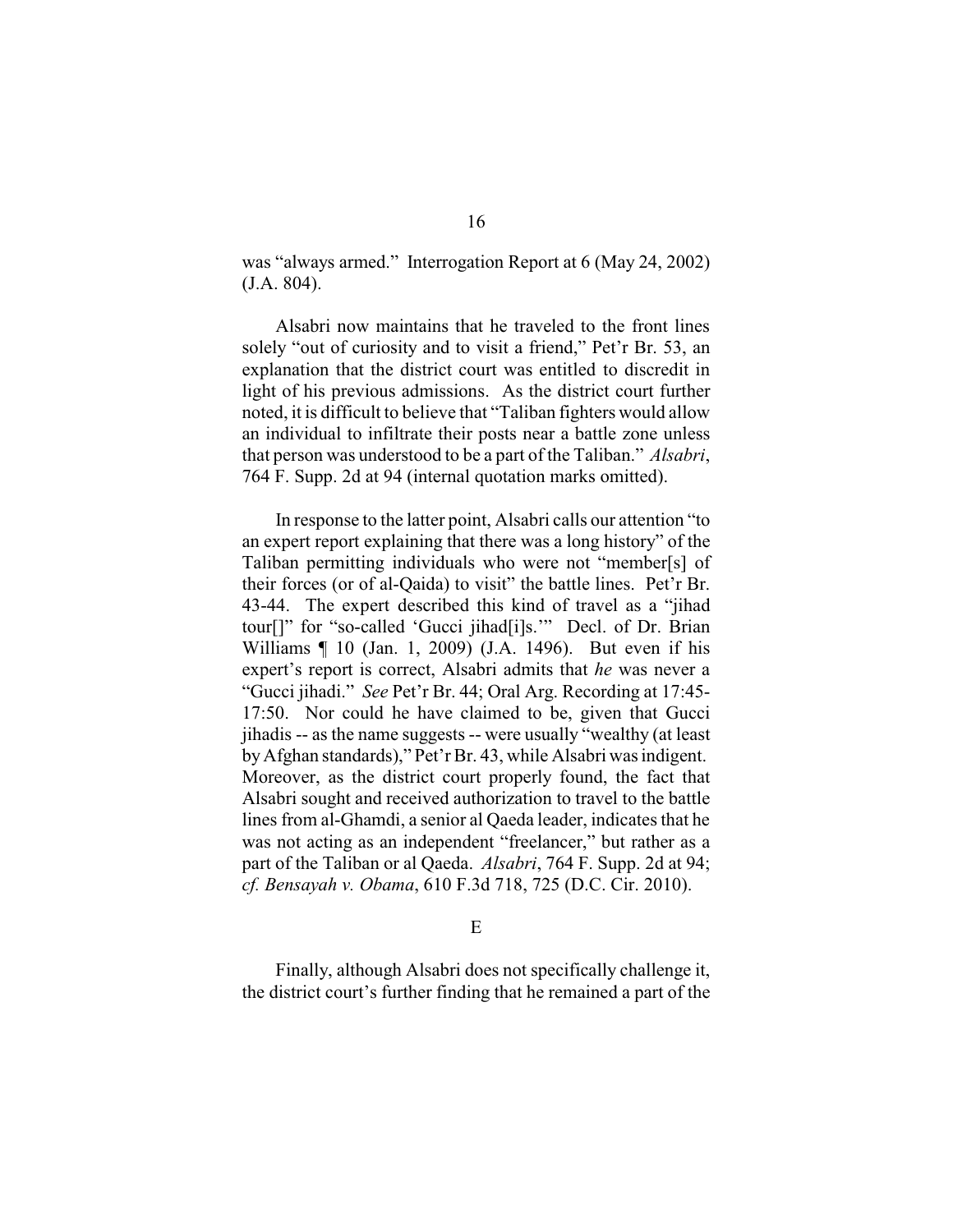Taliban or al Qaeda at the time of his capture, "just months" after he left the front lines, *Alsabri*, 764 F. Supp. 2d at 95, is also not clearly erroneous. Alsabri proffers no evidence that he took steps to dissociate himself from those groups in the months between his departure from the battle lines and his capture. Nor did the district court commit clear error in rejecting as implausible Alsabri's story concerning his whereabouts during that period: that he first went to Jalalabad, and then fled to a village near the Pakistan border, where he spent a month waiting patiently for a friend to return his passport. The district court reasonably concluded that it was "not credible" that Alsabri "would have waited a month in a hostile war zone simply to retrieve his passport, given that he had entered the country surreptitiously in the first place." *Id.* Alsabri's inability to recall the name of the village where he said he waited, despite his "demonstrated ability to recall specific details about names and locations" in other contexts, casts further doubt on that story. *Id*. Indeed, as the district court found, Alsabri's "descriptions of his time" in the period before his capture were "strikingly vague when compared to his accounts of other periods in Yemen and Afghanistan." *Id.* at 96. Moreover, he "provided no evidence that he established contacts with anyone in Afghanistan outside the Taliban/al–Qaida network, that he took any steps to obtain employment or that he took any other affirmative actions inconsistent with being 'part of' al-Qaida" or the Taliban. *Id.*

In sum, we discern no clear error in the district court's findings "that the petitioner traveled to Afghanistan to fight with the Taliban or al-Qaida, stayed at Taliban or al-Qaida guesthouses, received military training at [an] al-Qaida facility, traveled to the battle lines" of the Taliban's fight against the Northern Alliance, and did not "dissociate<sup>[from]</sup> these enemy

-----------------------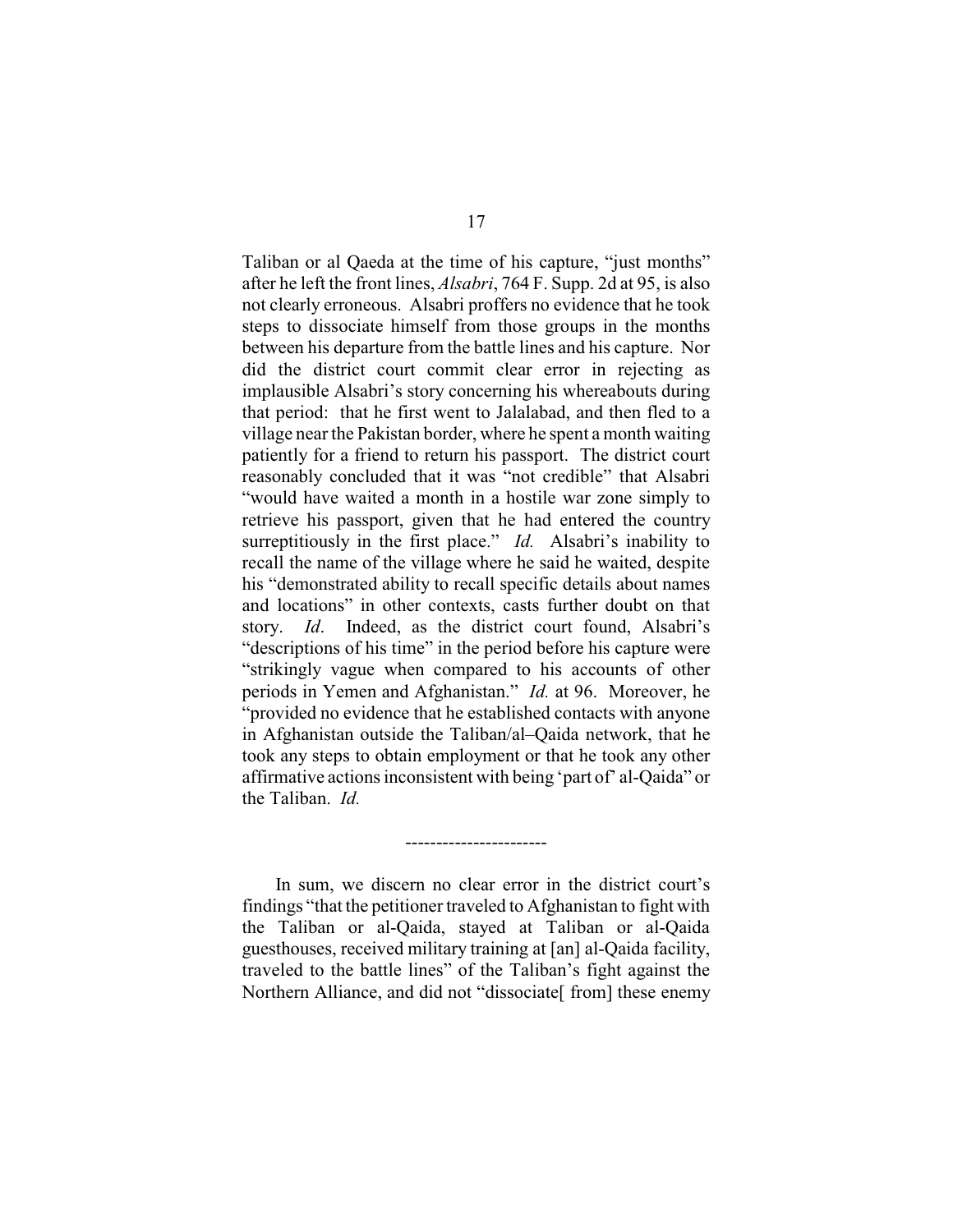forces at any point prior to his capture." 764 F. Supp. 2d at 96*.* And like the district court, we conclude that "[e]ven if none of these findings would independentlyjustifyhis detention, viewed as a whole, they plainly establish that the petitioner was 'part of' the Taliban, al-Qaida or associated enemy" forces, so as to

## III

render his detention lawful under the AUMF. *Id.*<sup>9</sup>

Alsabri also contends that the district court erred by considering two pieces of evidence over his objections: the DIA document the government offered to authenticate the 92-page collection of training records; and the text of a fatwa authored by Sheikh Hammoud al Aqla, one of the two Saudi religious scholars who issued the fatwa that Alsabri said influenced his decision to travel to Afghanistan. Pet'r Br. 30-37; *see Alsabri*, 764 F. Supp. 2d at 79-80, 90-91 & n.40. We review the district court's evidentiary decisions for abuse of discretion. *See Khan*, 655 F.3d at 25; *Al Alwi*, 653 F.3d at 15.

Alsabri objects to the district court's consideration of the DIA document on the ground that it was not in the record prior to the merits hearing. Rather, the government offered the document on rebuttal in response to Alsabri's challenge to the 92-page collection as unreliable. In permitting the government to respond, the district court did not abuse its "broad discretion in determining whether to admit or exclude rebuttal evidence." *United States v. Fench*, 470 F.2d 1234, 1239 (D.C. Cir. 1972). To the contrary, we have previously held it "proper[ to] afford[] the government an opportunity to submit 'sufficient additional

 ${}^{9}$ By the same token, "we do not imply that all of the evidence in this case is *necessary* to find someone part of" al Qaeda or the Taliban; "we hold only that the evidence in this case is *sufficient*" for such a finding. *Uthman*, 637 F.3d at 407 n.8.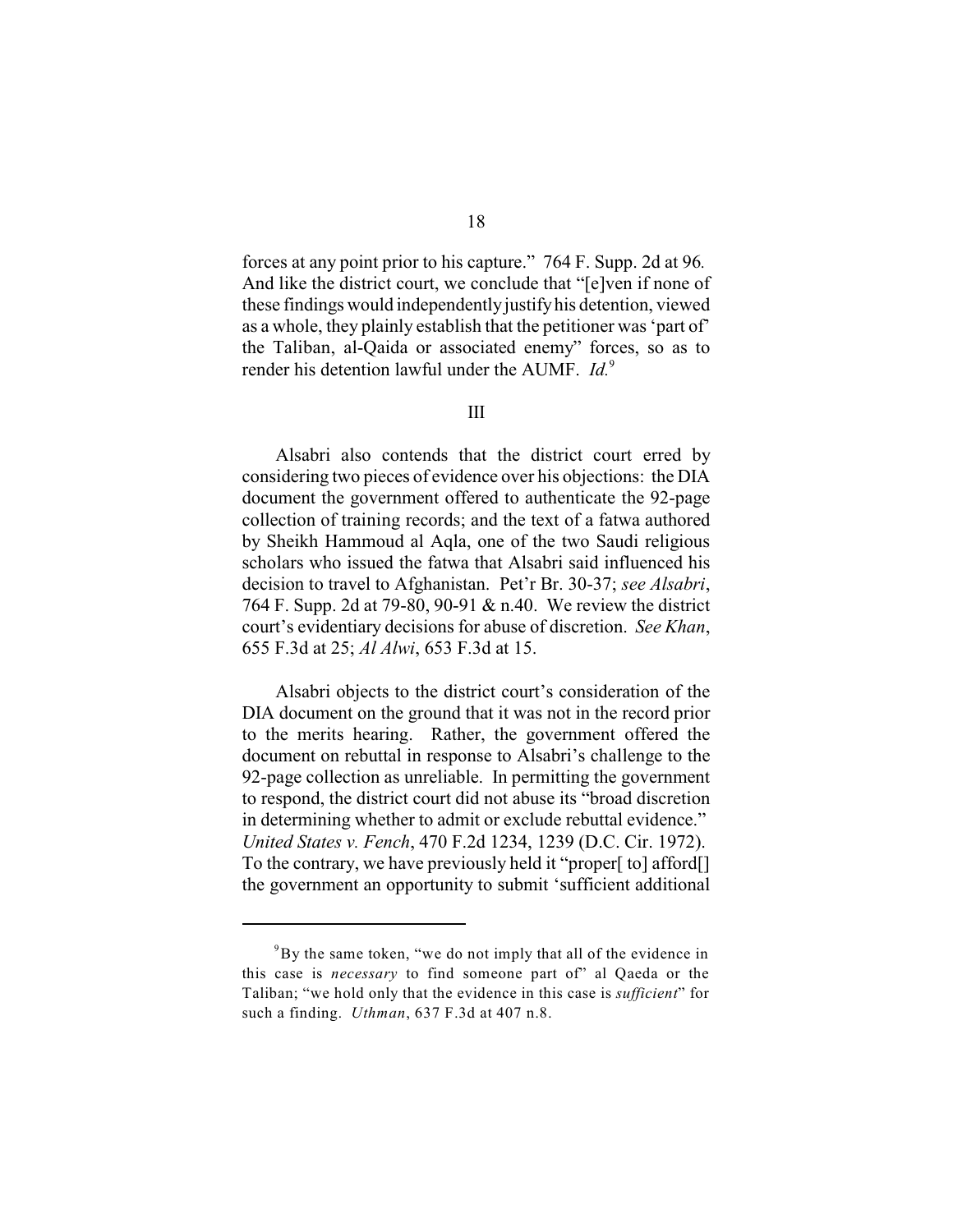information . . . permit[ting the factfinder] to assess [the] reliability'" of a document that, "standing alone, lacked adequate indicia of reliability." *Khan*, 655 F.3d at 27 (quoting *Bensayah*, 610 F.3d at 725-26). Moreover, although Alsabri protests that he "had no meaningful opportunity to respond to the . . . document," Pet'r Br. 35, the district court told Alsabri's counsel that he would "have an opportunity to examine" the exhibit and that, "if something arises after you examine it that prompts you to believe that you should be heard or that the record should be supplemented, you will be permitted [to] do that," Hr'g Tr. at 39 (Nov. 15, 2010) (J.A. 754). Alsabri did not take advantage of that opportunity. $10$ 

Alsabri objects to the court's consideration of the fatwa on the ground that there was no evidence that the al Aqla fatwa that was read into the record was the same one that influenced his decision to travel to Afghanistan: the fatwa he read, he says, urged believers to go to Afghanistan "to assist" the Taliban, *Alsabri*, 764 F. Supp. 2d at 79 (quoting Interrogation Report at 5 (May 24, 2002) (J.A. 803)), while the one the government read into the record urged them "'to assist the Taliban Regime *and to make Jihad*,'" in a context indicating that the call was to take up arms in the Taliban's war against the Northern Alliance, *id.* (emphasis added) (quoting Gov't's Mot. for Judgment on the Record at 12-13 (June 4, 2010) (J.A. 297-98)).<sup>11</sup> Although the

<sup>&</sup>lt;sup>10</sup>Although Alsabri also challenges the court's consideration of the document on the ground that it was never entered into evidence, Pet'r Br. 36 n.3, the record reveals otherwise, *see* Hr'g Tr. at 39 (Nov. 15, 2010) (J.A. 754).

 $11$ Alsabri also objects on the ground that the fatwa was not included as an exhibit to the government's factual return. Although this might have given the district court discretion to exclude it, the court's contrary decision was not an abuse of discretion because as early as June 2010, the government had provided Alsabri with a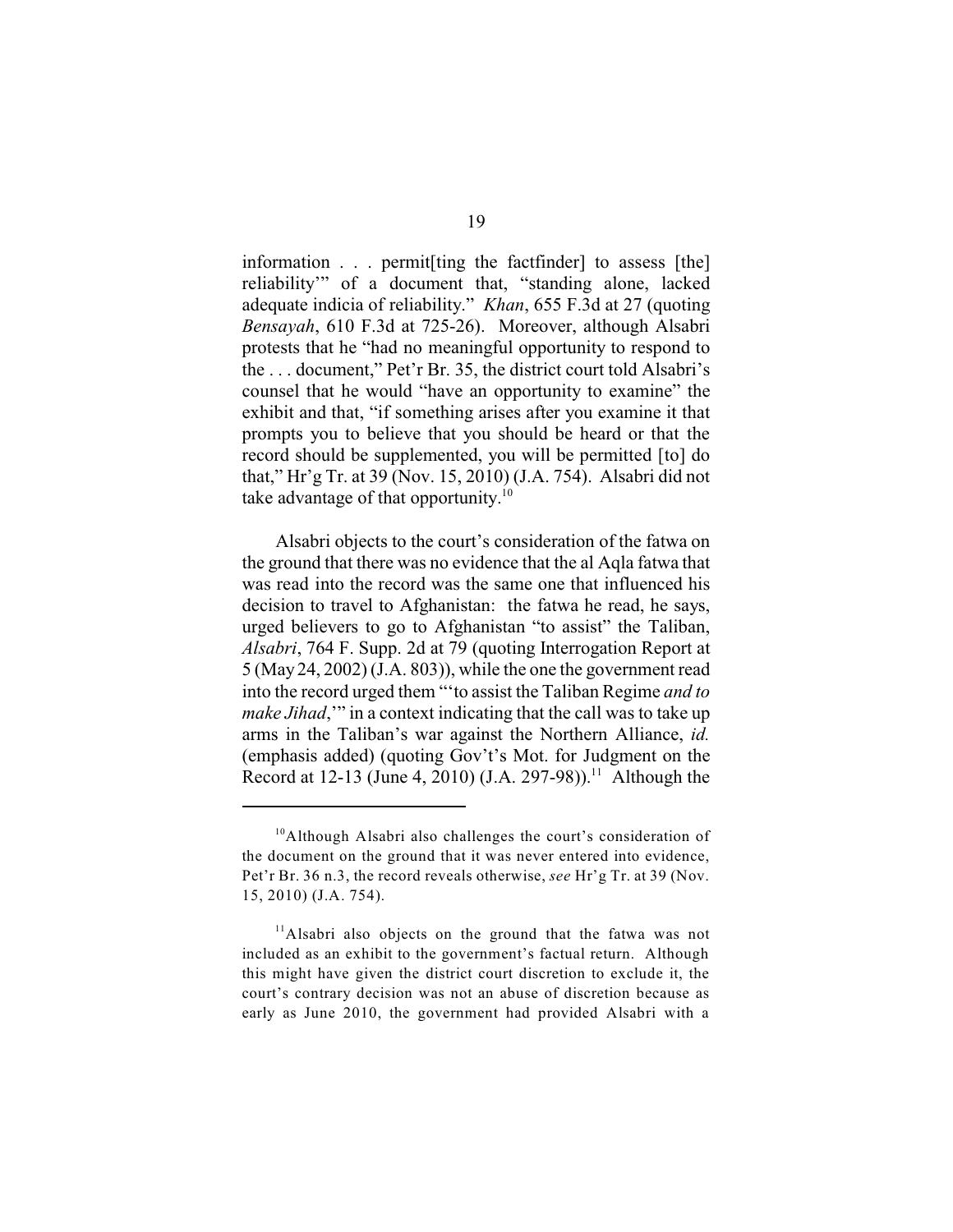district court acknowledged that the fatwa proffered by the government might not have been "the exact fatwa that influenced the petitioner," 764 F. Supp. 2d at 79, the court concluded that it was still probative because it was "written by the same cleric[] about the same conflict during roughly the same time period" and was consistent with al Aqla fatwas described by other detainees, *id.* at 80 n.30; *see id.* at 79 & n.28. Moreover, the court noted, "given the petitioner's documented awareness of the conflict in Afghanistan, it is not plausible that the petitioner could have understood the . . . call to 'assist the Taliban' as anything other than a call to take up arms." *Id.* at 80. In any event, even if the admission of the fatwa were error, it was harmless: the fatwa was plainly the least significant of at least four factors that amply support the court's finding that Alsabri traveled to Afghanistan for the purpose of fighting with the Taliban or al Qaeda. *See supra* Part II.A.<sup>12</sup>

translation of the fatwa's text and the archived internet address where it could be found. *See* Gov't's Mot. for Judgment on the Record at 12-13 (June 4, 2010) (J.A. 297-98).

<sup>&</sup>lt;sup>12</sup>Alsabri further objects to the district court's reliance on statements by Humud Dakhil al-Jadani, another detainee at Guantanamo Bay, whom Alsabri characterizes as an "admitted liar." Pet'r Br. 27-28. But the court closely scrutinized al-Jadani's statements, relying only on those that were sufficiently corroborated by other evidence in the record. *See, e.g.*, *Alsabri*, 764 F. Supp. 2d at 79 n.28, 84 nn.34-35, 85 n.36. In any event, the only statements by al-Jadani that Alsabri contends should not have been admitted -- that the Haji Habash guesthouse was guarded by a Taliban guard and that the Islamic Institute was headed by a member of al Qaeda, *see* Pet'r Br. 27-28 -- are not seriously in dispute. Alsabri himself acknowledged that Haji Habash was a "Taliban guesthouse," *Alsabri*, 764 F. Supp. 2d at 83 (citing GTMO Intelligence Report at 2), and statements by another Guantanamo detainee who worked at the Islamic Institute confirm that the Institute was run by a senior al-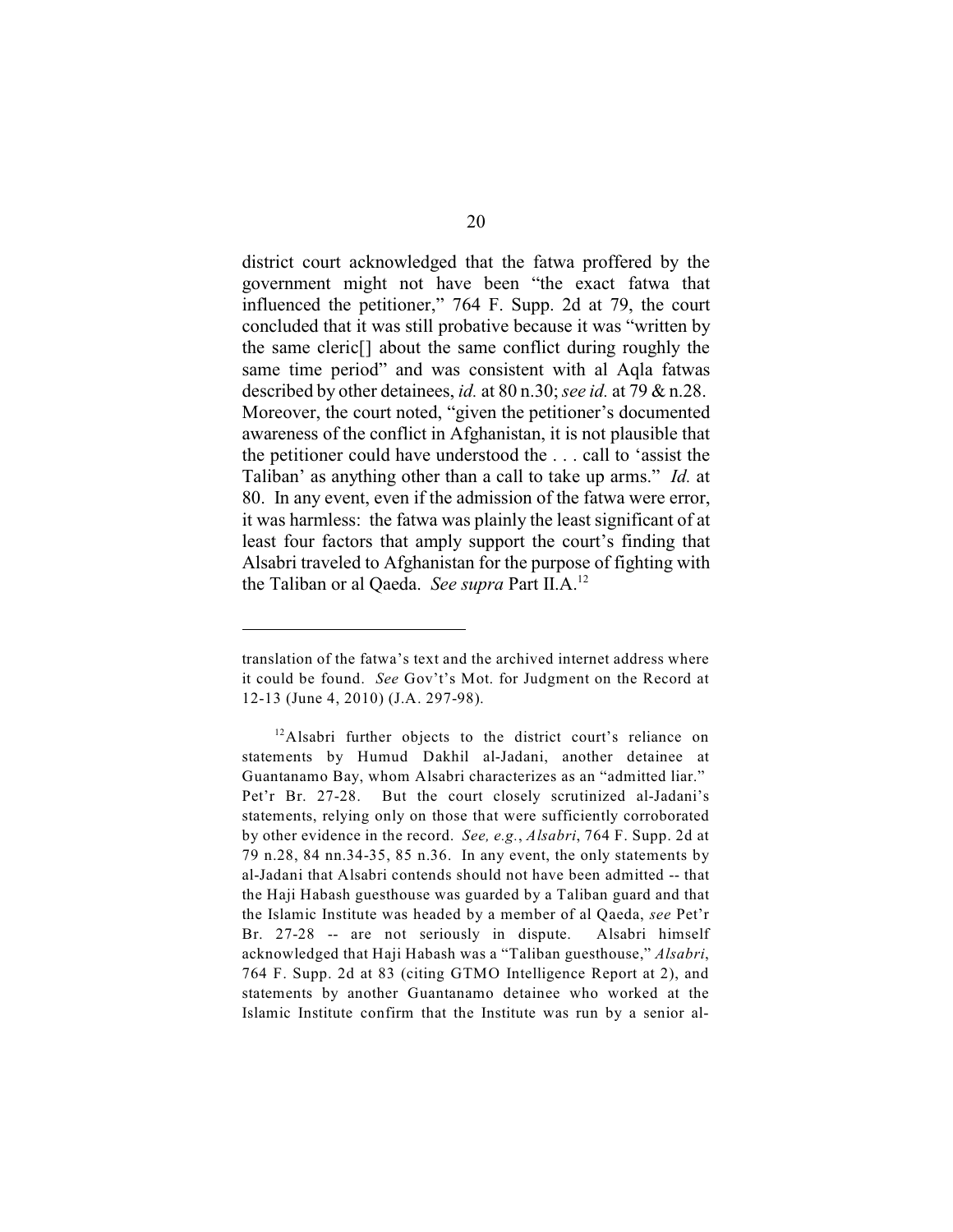Finally, Alsabri charges that the district court committed a number of legal errors that denied him a fair hearing.

First, he contends that the district court's Case Management Order placed improper limitations on his discovery from the government, an argument we rejected in the *Al Alwi*, *Al-Madhwani*, and *Bensayah* cases. *See Al Alwi*, 653 F.3d at 25-26; *Al-Madhwani*, 642 F.3d at 1077; *Bensayah*, 610 F.3d at 723-24. Second, he maintains that the court's admission of hearsay evidence, particularly reports of Alsabri's own statements, was error. We have repeatedly held, however, "that hearsay evidence is admissible in this type of habeas proceeding if the hearsay is reliable." *Awad*, 608 F.3d at 7; *see Khan*, 655 F.3d at 26; *Al Alwi*, 653 F.3d at 19; *Barhoumi*, 609 F.3d at 422, 432-33; *Al-Bihani*, 590 F.3d at 879. The question of whether evidence is sufficiently reliable to credit is one we review for clear error, *Al Alwi*, 653 F.3d at 19, and Alsabri offers no grounds for finding clear error here, *see, e.g.*, *supra* notes 2, 12. Third, Alsabri maintains that the district court erred in applying a preponderance-of-the-evidence rather than clear-andconvincing-evidence standard. But it "'is now well-settled law that a preponderance of the evidence standard is constitutional in considering a habeas petition from an individual detained pursuant to authority granted by the AUMF.'" *Khan*, 655 F.3d at 26 (quoting *Al Odah*, 611 F.3d at 13); *see Almerfedi*, 654 F.3d

IV

Qaeda leader, *see* Interrogation Report at 1 (Dec. 3, 2002) (J.A. 820); *see also Esmail*, 639 F.3d at 1076 (describing the Islamic Institute as "al Qaeda-affiliated").